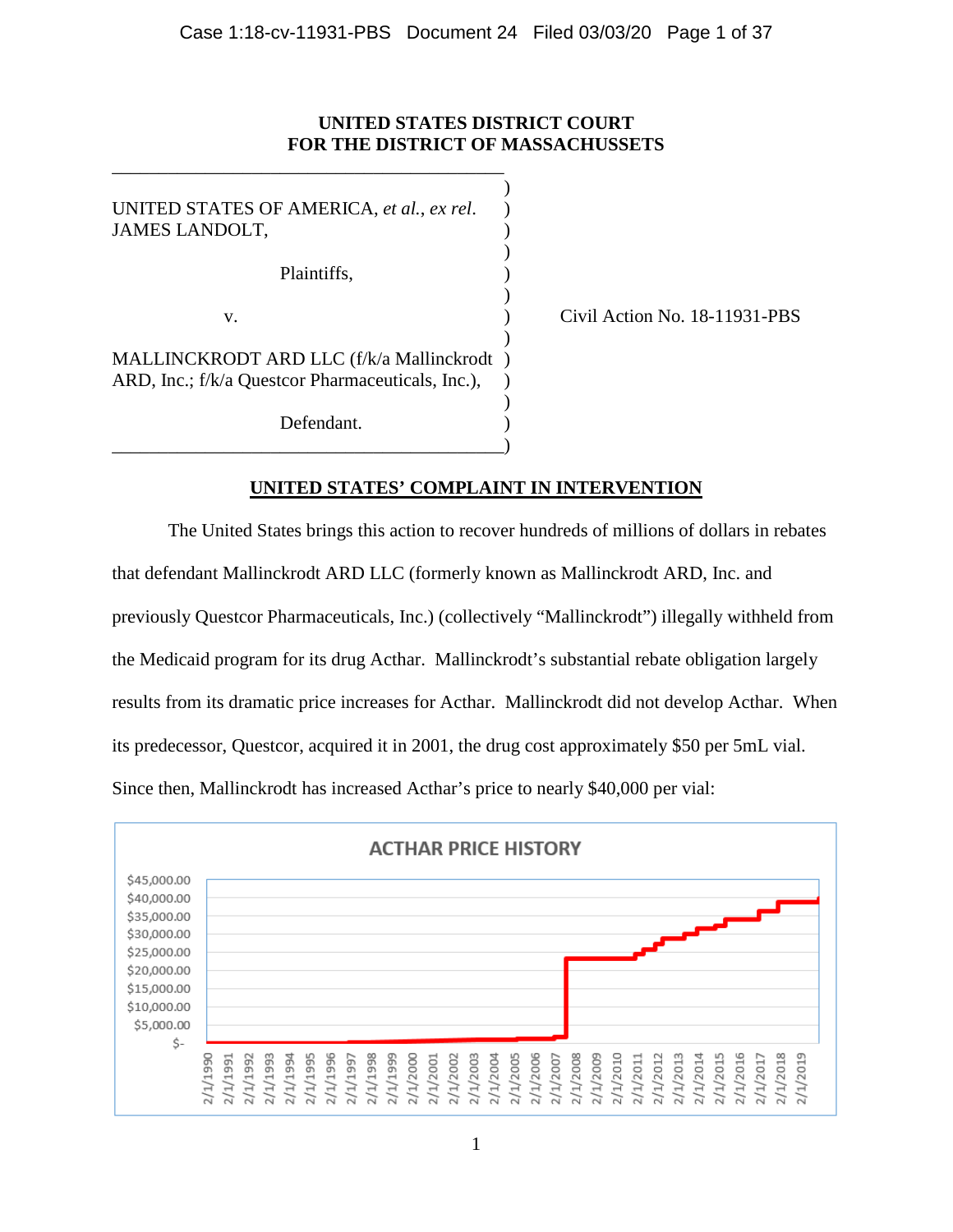#### Case 1:18-cv-11931-PBS Document 24 Filed 03/03/20 Page 2 of 37

Under the Medicaid Drug Rebate Program ("MDRP"), when a manufacturer raises the price of a drug faster than the rate of inflation, the manufacturer must pay the Medicaid program a per unit rebate of the difference between the drug's current price and the price the drug would have had if its price had gone up at the general rate of inflation since 1990 (or when the drug first came to market, whichever is later). Acthar first came to market in the 1950s. Because the increases in Acthar's price since 1990 have far outpaced inflation, the inflationary rebate on Acthar now should amount to nearly the entire cost of the drug.

Rather than paying rebates based on the extraordinary increases in Acthar's price since 1990, Mallinckrodt began in 2013 to pay rebates on Acthar as if it had first marketed the drug in 2013. Mallinckrodt purports to have made this change under the guise of an August 2012 letter to Questcor from the Centers for Medicare and Medicaid Services ("CMS"). Earlier in 2012, Questcor had requested that CMS approve a later starting price for calculating Acthar's inflationary rebate. In support of its request, Questcor emphasized that the Food and Drug Administration ("FDA") "approved Acthar under NDA 22-432 for treatment of infantile spasms on October 15, 2010." CMS responded that Questcor could proceed "because Acthar was approved under a new NDA" in 2010. The agency cautioned that its decision was "limited to and based on the facts and information presented to" it.

In fact, however, Questcor's representations to CMS were misleading and the factual premise of CMS's resulting decision was incorrect, as Questcor well knew. When Questcor represented to CMS that the FDA had approved Acthar "under NDA 22-432," it did not disclose that this approval was not for a new, separate NDA or for a new drug. Instead, in 2010, FDA approved an efficacy supplement for infantile spasms to Acthar's preexisting 1952 NDA. When describing it elsewhere, Questcor itself referred to this approval as a "supplemental NDA." After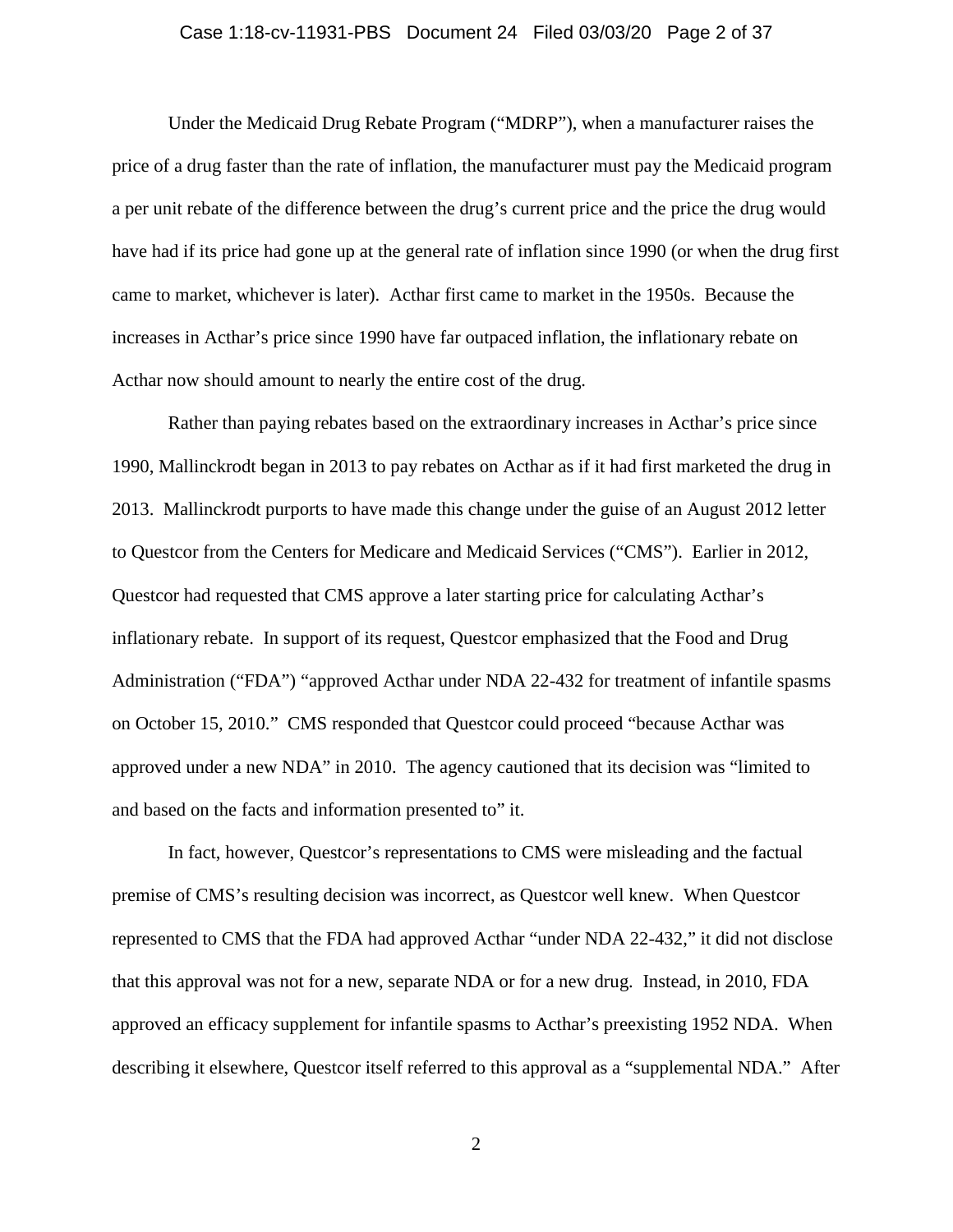#### Case 1:18-cv-11931-PBS Document 24 Filed 03/03/20 Page 3 of 37

2010, Acthar remained unchanged from the version that had been on the market for decades. Further, NDA number 22-432 was, as Questcor understood from the FDA, only a "tracking number" that the FDA had created for internal "administrative purposes" and that Questcor had acknowledged "would no longer be used" because the approval for infantile spams would merge into the 1952 "parent NDA."

By 2016, CMS discovered many of the key facts Questcor omitted in its 2012 letter and directed the company (now named Mallinckrodt) to correct all of its underpayments since 2013 and to pay future Medicaid rebates for Acthar based on all of the price increases for the drug since 1990. Mallinckrodt refused. CMS has repeated its direction numerous times since and has made clear that the FDA assignment of an NDA tracking number to Questcor's efficacy supplement for administrative purposes offered no basis for Mallinckrodt to ignore pre-2013 price hikes when paying Medicaid rebates for Acthar. In response to every CMS request for corrective action, Mallinckrodt continued to refuse, even though, as one Mallinckrodt employee noted, the company's regulatory function "agreed with CMS basically." Mallinckrodt's continued defiance has enabled it to avoid paying hundreds of millions of dollars in rebates that should have insulated Medicaid from Acthar's meteoric price rise prior to 2013. Instead, the taxpayers who fund Medicaid have absorbed the brunt of Acthar's ever-increasing cost, in contravention of federal law and Congress's intent in establishing the MDRP.

#### **JURISDICTION, VENUE, PARTIES**

1. This action arises under the False Claims Act ("FCA"), as amended, 31 U.S.C. §§ 3729-33. This Court has jurisdiction over this action under 31 U.S.C. § 3730(a) and 28 U.S.C. §§ 1345 and 1367(a).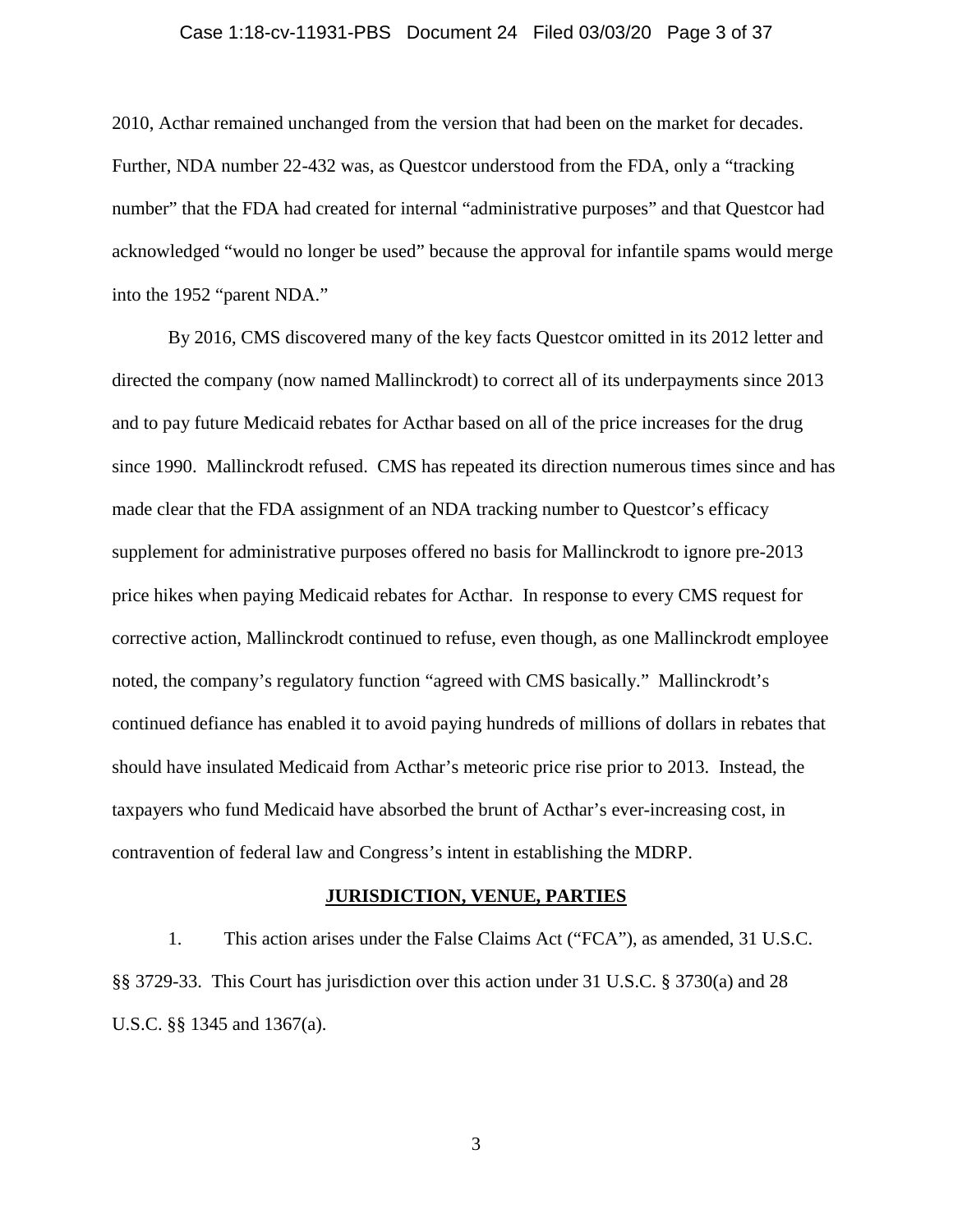#### Case 1:18-cv-11931-PBS Document 24 Filed 03/03/20 Page 4 of 37

2. Venue is proper in the District of Massachusetts pursuant to 28 U.S.C. § 1391(b) and 31 U.S.C. § 3732(a).

3. This Court may exercise personal jurisdiction over Mallinckrodt pursuant to 31 U.S.C. § 3732(a) and because the company transacts business in this District.

4. Plaintiff, the United States of America, brings this action on behalf of the Department of Health and Human Services ("HHS"), and, specifically, its operating division, CMS.

5. Relator James Landolt is an individual who resides in the State of Minnesota.

6. Defendant Mallinckrodt ARD LLC, a subsidiary of Mallinckrodt plc, an Irish public limited company, is a California limited liability company with its principal place of business at 1425 U.S. Route 206, Bedminster, NJ 07921. Mallinckrodt ARD LLC was previously named Mallinckrodt ARD, Inc., and, prior to that, was named Questcor Pharmaceuticals, Inc. ("Questcor").

7. On April 4, 2014, Mallinckrodt plc entered into an Agreement and Plan of Merger with Questcor and effectuated the acquisition of Questcor on August 14, 2014. Questcor survived the merger as a wholly owned indirect subsidiary of Mallinckrodt plc and continued to market Acthar thereafter, until changing its name to Mallinckrodt ARD, Inc. on July 27, 2015. On January 26, 2019, Mallinckrodt ARD, Inc., converted to Mallinckrodt ARD LLC.

8. Mallinckrodt has marketed Acthar throughout the United States at all relevant times for purposes of this complaint in intervention. Mallinckrodt underpays rebates on Acthar to Medicaid programs nationwide, including to MassHealth, the Massachusetts Medicaid program.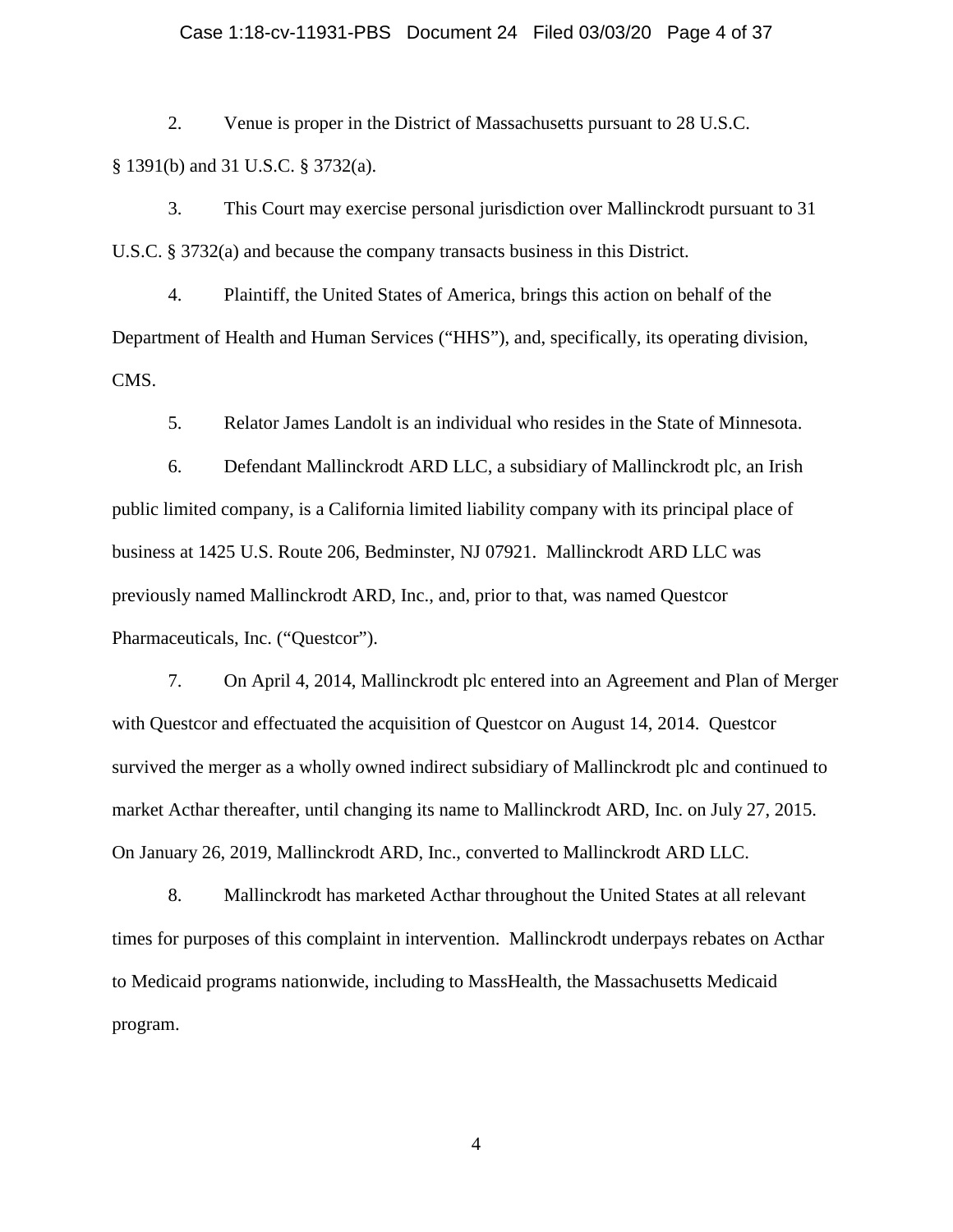### **LEGAL BACKGROUND**

#### **I. THE MEDICAID DRUG REBATE PROGRAM**

9. Medicaid is a joint federal-state program that provides health care benefits, including prescription drug coverage, for certain groups, primarily the poor and disabled. The federal Medicaid statute sets forth the minimum requirements for state Medicaid programs to qualify for federal funding. 42 U.S.C. § 1396a. The federal portion of each state's Medicaid payments, known as the Federal Medical Assistance Percentage, is based on the state's per capita income compared to the national average. 42 U.S.C. § 1396d(b). Among the states, the federal contribution is at least 50 percent, and, currently, as high as 76.98 percent.

10. In 1990, Congress reviewed the prices that Medicaid was paying for prescription drugs and determined that Medicaid routinely was paying more than other large drug purchasers for prescription drugs, particularly for "single source" or "branded" drugs (*e.g.*, drugs like Acthar). *See* H.R. Rep. No. 101-881, at 96 (1990), *reprinted in* 1990 U.S.C.C.A.N. 2017, 2108. Congress thereafter enacted the Medicaid Drug Rebate Statute ("Rebate Statute"), 42 U.S.C. § 1396r-8. The Rebate Statute states that, in order for a drug manufacturer's drugs to be eligible for federal payment under Medicaid, the drug manufacturer must enter into a Rebate Agreement with the Secretary of Health and Human Services. 42 U.S.C. § 1396r-8(a)(1). The Rebate Statute sets the terms of the Rebate Agreement. The nationwide template Rebate Agreement, or "National Drug Rebate Agreement" ("NDRA") is published in the Federal Register. CMS published the original version in 1991, *see* Medicaid Program, Drug Rebate Agreement, 56 Fed. Reg. 7049, 7050 (Feb. 21, 1991), and an updated version in 2018, *see* Medicaid Program, Announcement of Medicaid Drug Rebate Program National Rebate Agreement, 83 Fed. Reg. 12770, 12784 (Mar. 23, 2018). Questcor signed a Rebate Agreement in 2002 under labeler code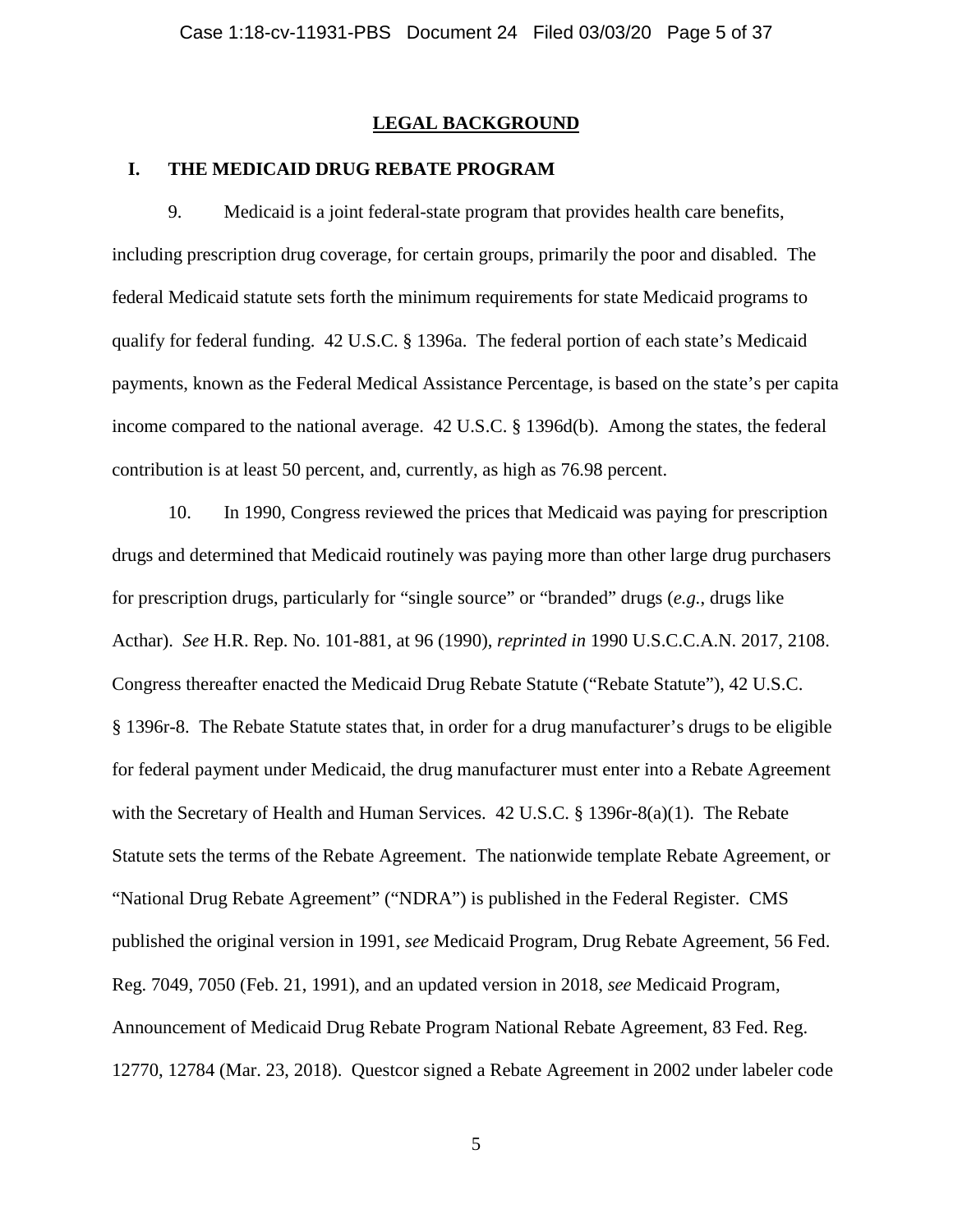#### Case 1:18-cv-11931-PBS Document 24 Filed 03/03/20 Page 6 of 37

63004. (A copy of that agreement is attached as Exhibit 1.) Mallinckrodt signed a Rebate Agreement in 1991, enrolling under labeler code 00406, and another in 2007, enrolling under an additional labeler code, 23635. (Copies of these agreements are attached as Exhibits 2 and 3.) Mallinckrodt signed updated versions of each agreement in 2018. (Copies of these agreements are attached as Exhibits 4 and 5.)

11. Among other obligations, both the Rebate Statute and Rebate Agreement require manufacturers to pay each state Medicaid program a quarterly rebate per unit of each "dosage form and strength" of a "covered outpatient drug,"[1](#page-5-0) purchased by Medicaid during the quarter at issue, 42 U.S.C*.* § 1396r-8(c), within 30 days of each state reporting to the manufacturer "information on the total number of units of each dosage form and strength and package size of each covered outpatient drug dispensed . . . for which payment was made" by the state Medicaid program that quarter. 42 U.S.C. § 1396r-8(b)(1), (2).

12. The Rebate Statute requires manufacturers to pay a quarterly rebate for each "dosage form and strength" of a covered outpatient drug. *See* 42 U.S.C. 1396r-8(c) ("Determination of amount of rebate"). The statute sets forth different rebate calculation formulas for different categories of "covered outpatient drugs," which the statute defines as either: "single source," "innovator multiple source," or "non-innovator multiple source" drugs. 42 U.S.C. § 1396r-8(k)(7).

13. In general, "single source" drugs (*i.e.*, brand name drugs without FDA-rated therapeutic equivalents) are subject to the highest rebate obligations.

<span id="page-5-0"></span><sup>&</sup>lt;sup>1</sup> The Rebate Statute defines "covered outpatient drug," in pertinent part, to mean: "a drug ... which is approved for safety and effectiveness as a prescription drug" under section 505 of the Food Drug and Cosmetic Act, 21 U.S.C. § 355(b). 42 U.S.C. § 1396r-8(k)(2).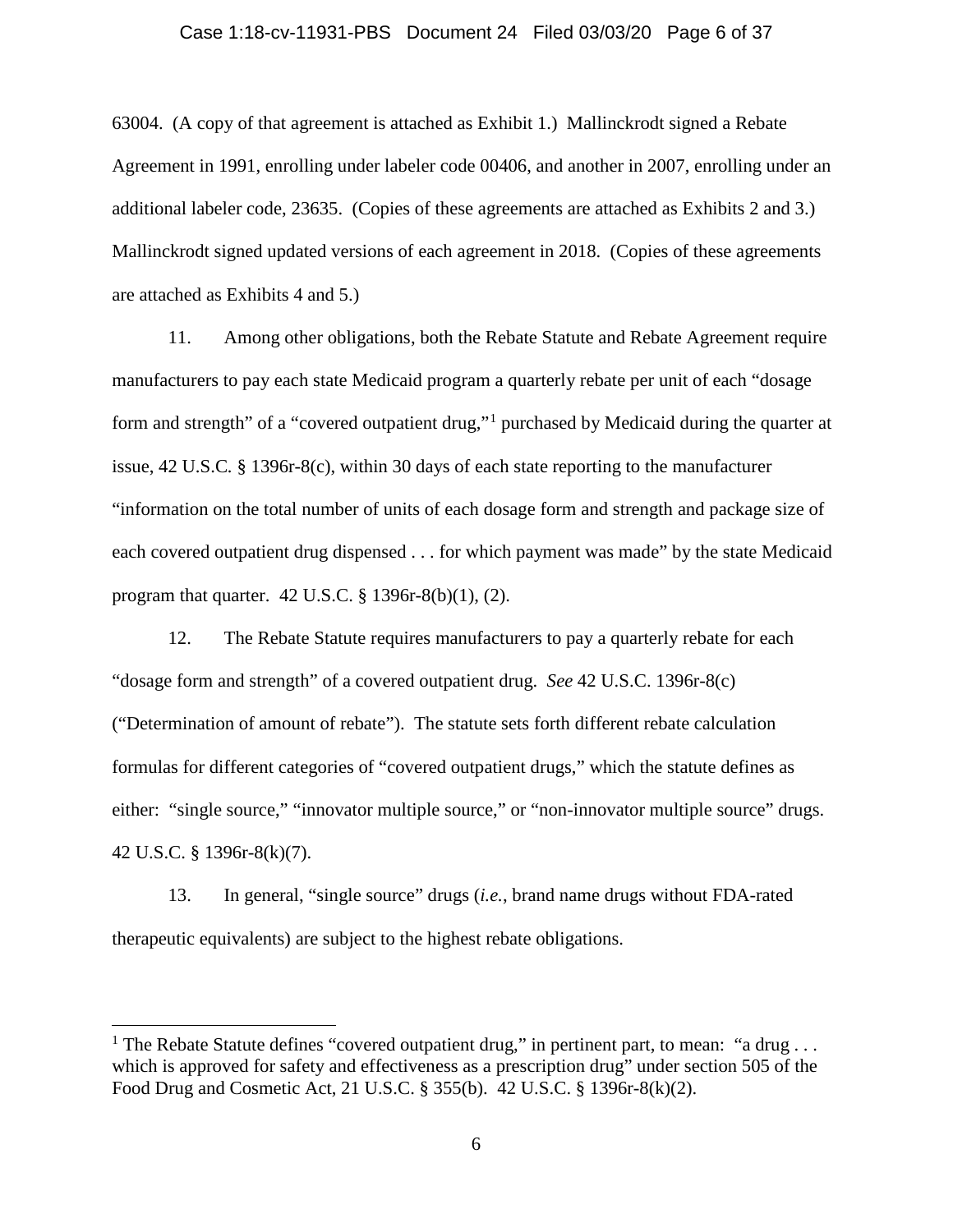### Case 1:18-cv-11931-PBS Document 24 Filed 03/03/20 Page 7 of 37

14. The Rebate Statute defines a "single source" drug as a "covered outpatient drug" "produced or distributed under a new drug application approved by the Food and Drug Administration." 4[2](#page-6-0) U.S.C. § 1396r-8(k)(7)(A)(iv).<sup>2</sup>

15. To insulate Medicaid from drug price increases that outpace inflation, the Rebate Statute requires manufacturers to pay an "additional rebate" for each "dosage form and strength of a single source drug." 42 U.S.C. § 1396r-8(c)(2). If the drug was approved by the FDA and marketed by July 1, 1990, the Rebate Statute requires manufacturers to calculate and pay this rebate by 1) adjusting the drug's third quarter 1990 average manufacturer price ("AMP") for inflation since that time, 2) comparing the drug's inflation-adjusted 1990 AMP to the drug's actual current AMP, and 3) if the current AMP is higher than the inflation-adjusted 1990 AMP, paying the difference for each unit that a state Medicaid program purchased. 42 U.S.C. § 1396r- $8(c)(2)(A)$ . The Rebate Statute sets forth this requirement for an additional rebate as follows:

- (A) **The amount of the rebate** specified in this subsection for a rebate period, with respect to each dosage form and strength of a single source drug or an innovator multiple source drug, **shall be increased by an amount equal to the product of**—
	- (i) **the total number of units of such dosage form and strength** dispensed after December 31, 1990, for which payment was made under the State plan for the rebate period; **and**
	- (ii) **the amount (if any) by which**
		- (I) **the average manufacturer price for the dosage form and strength of the drug** for the period, **exceeds**
		- (II) **the average manufacturer price for such dosage form and strength for the calendar quarter beginning July 1, 1990** (without regard to whether or not the drug has been sold or transferred to an entity, including a division or

<span id="page-6-0"></span> $2$  Prior to April 18, 2019, the statute defined a "single source" drug as a "covered outpatient" drug" "produced or distributed under an *original* new drug application approved by the Food and Drug Administration." 42 U.S.C. § 1396r-8(k)(7)(A)(iv) (2018) (emphasis added).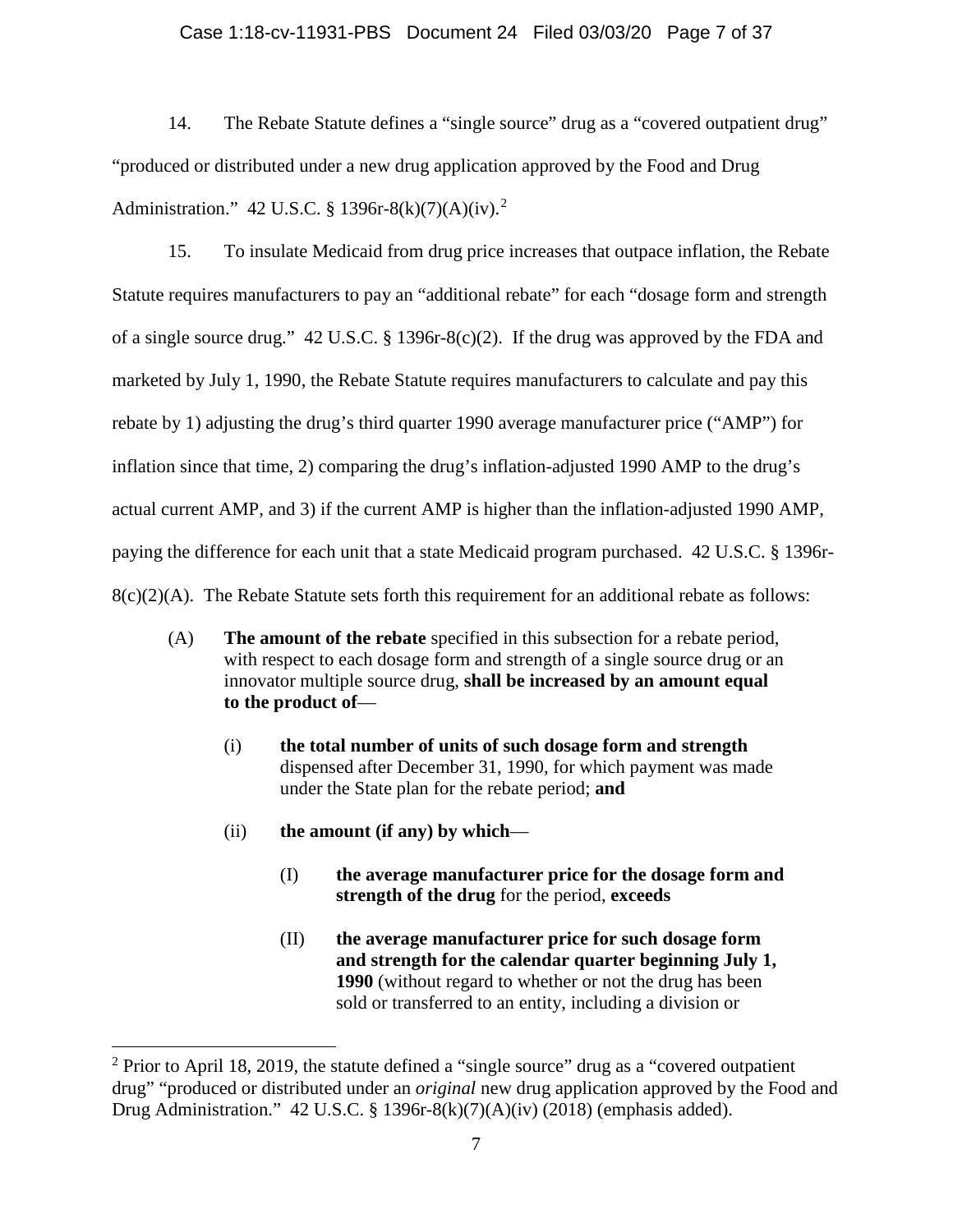subsidiary of the manufacturer, after the first day of such quarter), **increased by** the percentage by which **the consumer price index** for all urban consumers (United States city average) for the month before the month in which the rebate period begins exceeds such index for September 1990.

*Id.* ("Additional rebate for single source and innovator multiple source drugs") (emphasis added).

16. For covered outpatient drugs approved by the FDA and first marketed after July 1, 1990, the Rebate Statute applies the same formula but uses the first full quarter after the drug was first marketed rather than the third quarter of 1990 as the basis for determining the additional rebate. 42 U.S.C. § 1396r-8(c)(2)(B). The Rebate Statute sets forth this methodology as follows:

In the case of a covered outpatient drug approved by the Food and Drug Administration after October 1, 1990, clause (ii)(II) of **subparagraph (A) shall be applied by substituting "the first full calendar quarter after the day on**  which the drug was first marketed" for "the calendar quarter beginning July 1, 1990" and "the month prior to the first month of the first full calendar quarter after the day on which the drug was first marketed" for "September 1990".

Id. ("Treatment of subsequently approved drugs") (emphasis added).

17. In general, whether using the 1990 AMP, 42 U.S.C.  $\S$  1396r-8(c)(2)(A)(ii)(II) or, for subsequently approved drugs, a later AMP corresponding to the "first full calendar quarter after the day on which the drug was first marketed," 42 U.S.C. § 1396r-8(c)(2)(B), the starting AMP for the inflation-based comparison is referred to as the "Base Date AMP." *See, e.g.*, NDRA, 83 Fed. Reg. at 12784, § I(c) ("'Base Date AMP' will have the meaning set forth in sections  $1927(c)(2)(A)(ii)(II)$  and  $1927(c)(2)(B)$  of the [Social Security] Act.").

18. If a manufacturer increases the price of a "single source drug" drug much faster than the rate of inflation, the "additional rebate" owed for that drug can be substantial. The Rebate Statute provides, however, that the total rebate owed "with respect to each dosage form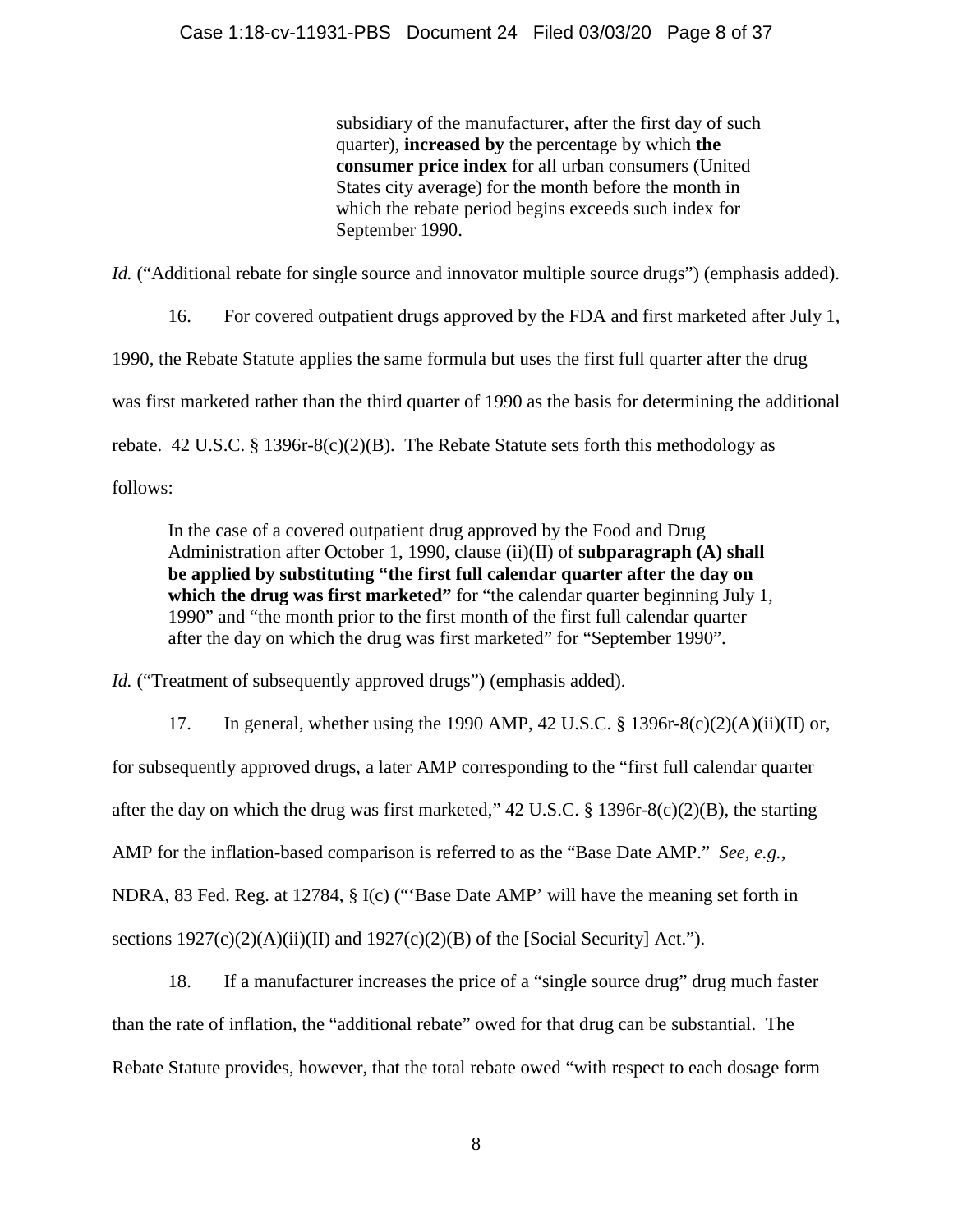#### Case 1:18-cv-11931-PBS Document 24 Filed 03/03/20 Page 9 of 37

and strength of a single source drug" cannot "exceed 100 percent of the [AMP] of the drug." 42 U.S.C. § 1396r-8(c)(2)(D).

19. The Rebate Statute requires manufacturers to make quarterly reports to CMS with certain pricing information, including AMP, for each drug. *See* 42 U.S.C. § 1396r-8(b)(3). Manufacturers report such information through CMS's Drug Data Reporting ("DDR") system and certify its accuracy to CMS. Manufacturers report a drug's Base Date AMP to CMS at the outset of that drug entering the MDRP.

20. Manufacturers are independently responsible for calculating and paying the proper rebates owed for each of their drugs. Nonetheless, as a courtesy, CMS takes the manufacturer-reported information and applies the Rebate Statute formula to determine a "Unit Rebate Amount" ("URA") for each drug. *See* NDRA at § I(aa), 83 Fed. Reg. at 12784 (URA "means the computed amount to which the state drug utilization data is applied by states in invoicing the manufacturer for the rebate payment due."). CMS transmits URAs to the states, which may, along with providing the required notice of total Medicaid utilization of the drug, invoice the manufacturers for a total rebate amount owed based upon these URAs. *See* NDRA at § II(b), 83 Fed. Reg. at 12785 ("CMS may calculate a URA based on a manufacturer-submitted product and pricing data and provide the URA to states in order to facilitate rebate billing."). CMS's calculation and communication of URAs does not relieve manufacturers of their independent obligations to pay the proper rebate amounts under the Rebate Statute and Rebate Agreement. 42 U.S.C. § 1396r-8(b)(1)(A) (a rebate "in an amount specified in [42 U.S.C. § 1396r-8(c)] . . . shall be paid by the manufacturer not later than 30 days after the receipt of"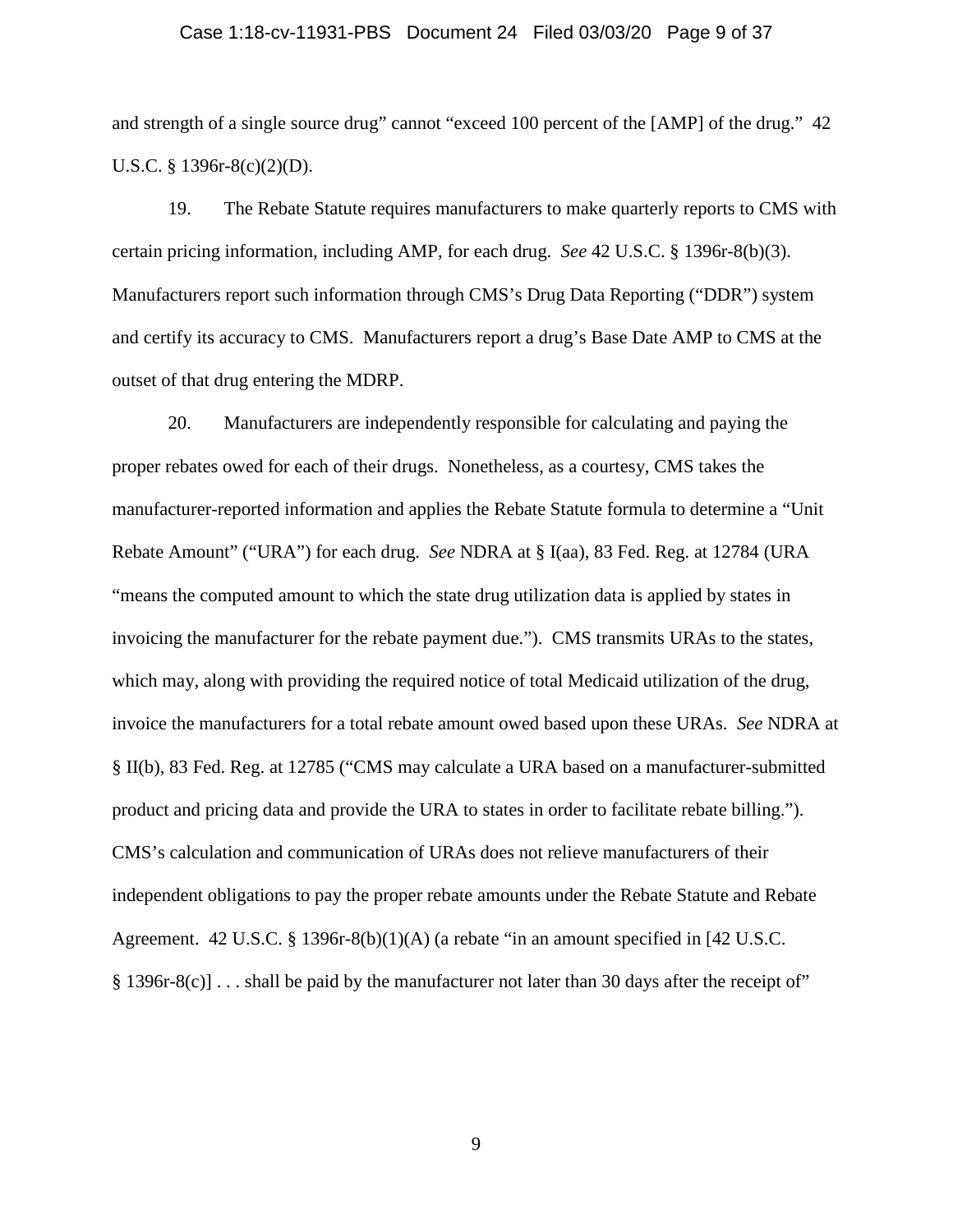#### Case 1:18-cv-11931-PBS Document 24 Filed 03/03/20 Page 10 of 37

utilization information from the states); NDRA at § II(b), 83 Fed. Reg. at 12785 ("CMS's URA calculation does not relieve the manufacturer of its responsibility to calculate the URA.").

21. The Rebate Agreement further provides that, "[t]o the extent that changes in product, pricing, or related data cause increases to previously submitted total rebate amounts, the manufacturer will be responsible for timely payment of those increases in the same 30-day time frame as the current rebate invoice." NDRA at § II(f), 83 Fed. Reg. at 12785.

#### **II. FDA APPROVAL OF NEW DRUG APPLICATIONS**

22. The new drug application ("NDA") is the vehicle through which drug sponsors formally propose that the FDA approve a new pharmaceutical for sale and marketing in the United States. An NDA refers to "stand-alone" applications submitted under section 505(b)(1) of the Federal Food, Drug, and Cosmetic Act and to section 505(b)(2) applications. 21 U.S.C. § 355(b)(1); *see also* 21 C.F.R. § 314.3(b).

23. When a manufacturer submits an NDA for approval to market a new drug, the FDA assigns that drug a unique six-digit NDA number. Following approval, the FDA permits manufacturers to make iterative changes to the drug or its labeling through the supplemental new-drug-application ("sNDA") process. *See* 21 C.F.R. §§ 314.70–71. One such change is the addition of a new "indication" – an FDA-approved use that permits a manufacturer to market the drug as safe and effective for treating that condition – when the drug product itself remains the same. The FDA has explained that, after it approves an NDA, "[a] request for approval of a new indication, or a modification of a previously approved indication, should be submitted individually in a separate supplement to an approved original application." FDA Guidance for Industry Submitting Separate Marketing Applications and Clinical Data for Purposes of Assessing User Fees (Dec. 2004), *available at* [https://www.fda.gov/media/72397/download.](https://www.fda.gov/media/72397/download)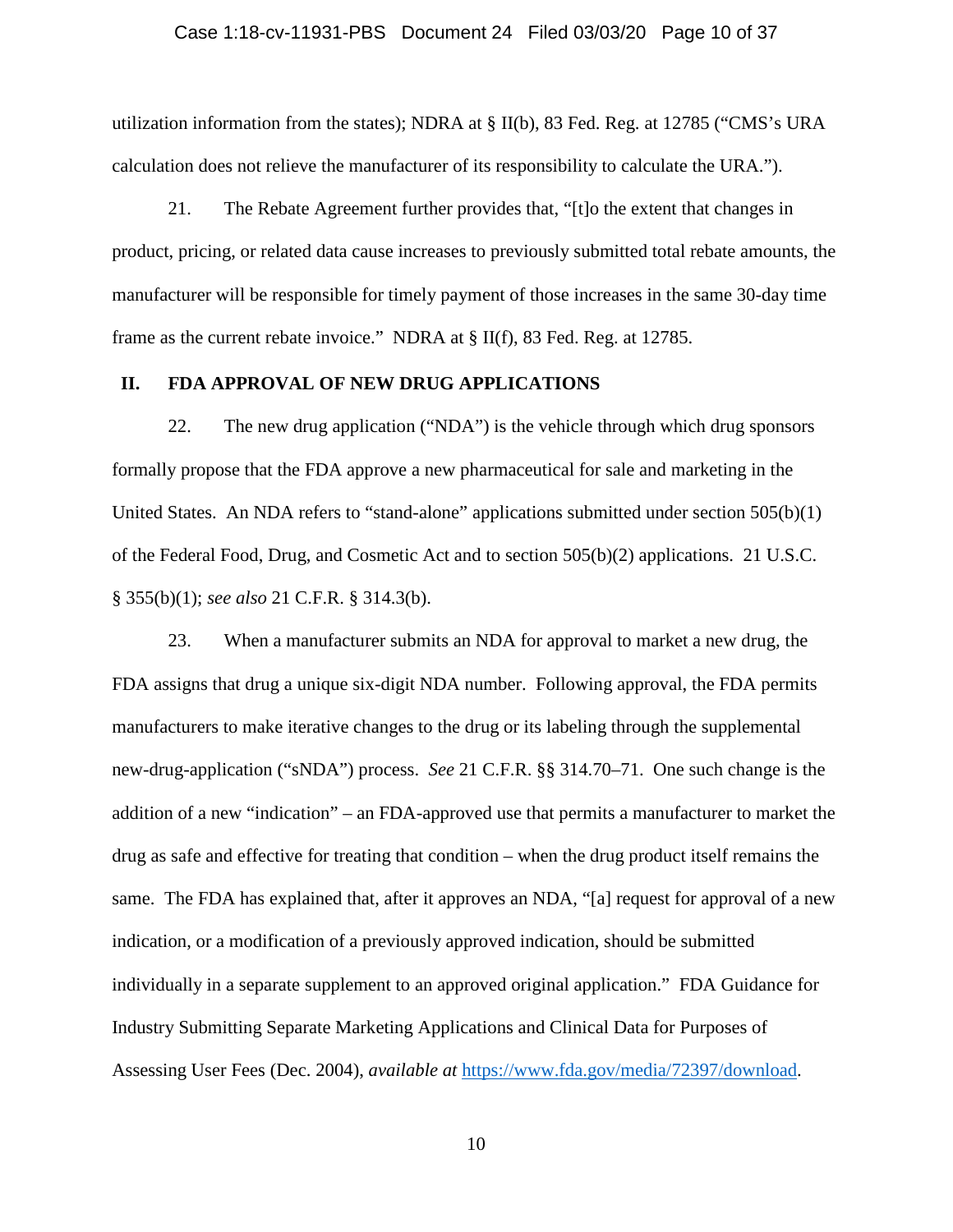#### Case 1:18-cv-11931-PBS Document 24 Filed 03/03/20 Page 11 of 37

Specifically, an "efficacy supplement" includes "a supplement to an approved NDA proposing to … [a]dd or modify an indication." 21 C.F.R. § 314.3(b).

24. Each supplement is sequentially numbered (e.g. 001, 002, 003), but the drug retains the same six-digit NDA number. *See* Drugs@FDA Glossary of Terms, "Supplement Number," *available at* [https://www.fda.gov/drugs/drug-approvals-and-databases/drugsfda](https://www.fda.gov/drugs/drug-approvals-and-databases/drugsfda-glossary-terms#S)[glossary-terms#S.](https://www.fda.gov/drugs/drug-approvals-and-databases/drugsfda-glossary-terms#S)

25. Prior to July 27, 2009, when a new indication in a supplemental application needed to be reviewed by an FDA division other than the one responsible for the original NDA, the FDA created a "Type 6 NDA," with an associated NDA tracking number. The FDA's classification manual explains that a Type 6 NDA was assigned when a drug product "duplicates a drug product already approved or marketed in the United States by the same applicant, except that it is intended for a new indication or claim." FDA NDA Classification Manual at 5, *available at* [https://www.fda.gov/media/94381/download.](https://www.fda.gov/media/94381/download) Because they had only an administrative function, the FDA closed Type 6 NDAs upon approval. These Type 6 tracking NDAs became obsolete after July 27, 2009, with FDA's implementation of the Document Archiving, Reporting and Regulatory Tracking System (DARRTS). *See id.*

26. A manufacturer may assign several different national drug code ("NDC") numbers to a drug approved under a single NDA through the FDA NDC assignment process. The NDC number is typically an eleven-digit code that contains the manufacturer's labeler code, the product code, and the package code. *See* 21 C.F.R. § 207.33. Having multiple NDCs, therefore, does not mean that the drug's composition has changed.

27. The FDA's Orange Book – formally entitled "Approved Drug Products with Therapeutic Equivalence Evaluations" (*available at*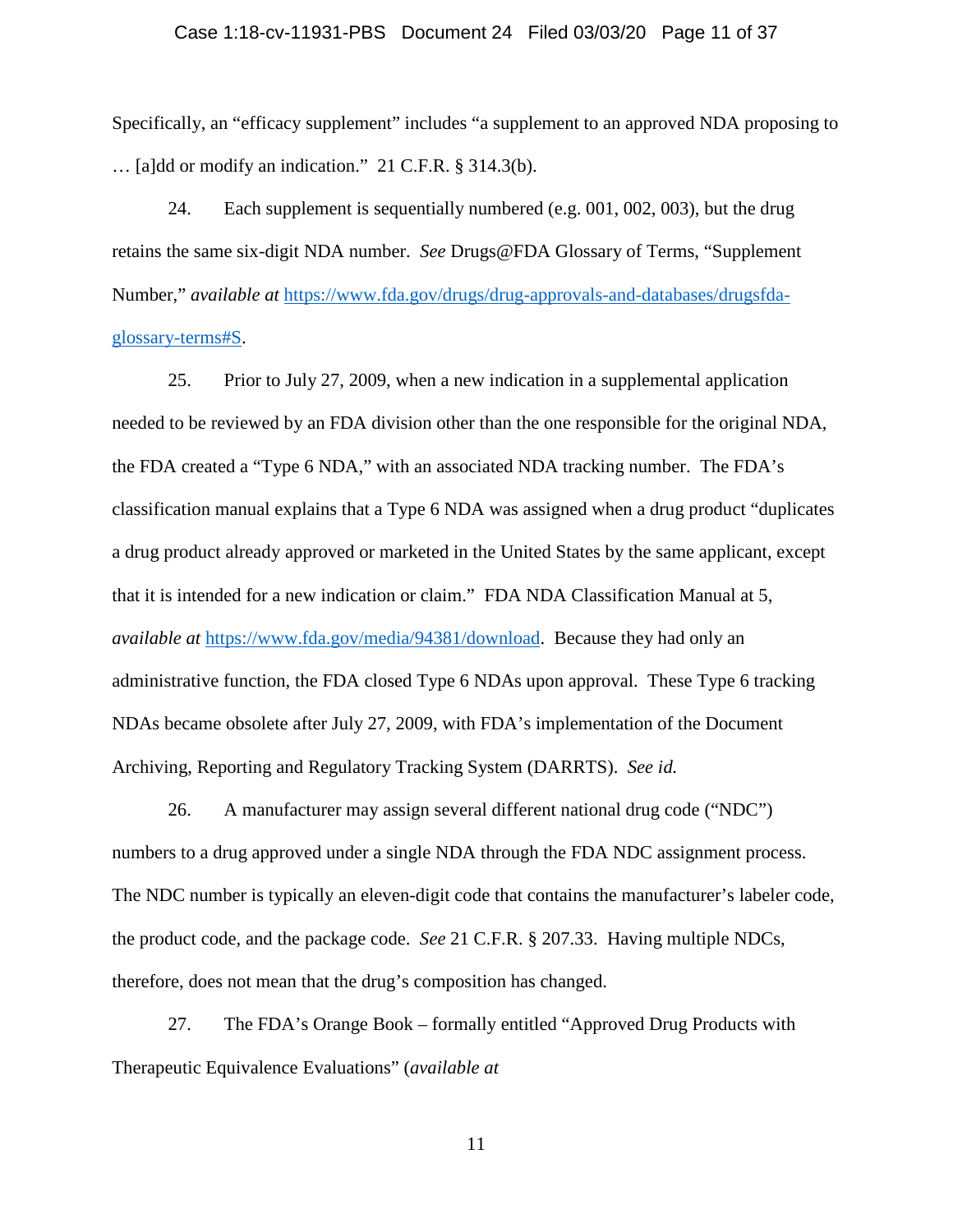[https://www.accessdata.fda.gov/scripts/cder/ob/index.cfm\)](https://www.accessdata.fda.gov/scripts/cder/ob/index.cfm) – lists all marketed drug products that

the FDA has approved under section 505 of the FDCA. The Orange Book satisfies the FDA's

statutory obligation to make publicly available a list of approved drug products with monthly

supplements.

# **III. THE FALSE CLAIMS ACT**

28. The FCA provides, in pertinent part, that any person who:

**(D)** has possession, custody, or control of property or money used, or to be used, by the Government and knowingly delivers, or causes to be delivered, less than all of that money or property; [or]

**(G)** knowingly makes, uses, or causes to be made or used, a false record or statement material to an obligation to pay or transmit money or property to the Government, or knowingly conceals or knowingly and improperly avoids or decreases an obligation to pay or transmit money or property to the Government,

. . .is liable to the United States Government for a civil penalty of not less than \$5,000 and not more than \$10,000, as adjusted by the Federal Civil Penalties Inflation Adjustment Act of 1990 (28 U.S.C. 2461 note; Public Law 104-410), plus 3 times the amount of damages which the Government sustains because of the act of that person.

31 U.S.C. § 3729(a)(1).

29. For purposes of the FCA, the terms "knowing" and "knowingly" mean that a

person, with respect to information: (i) has actual knowledge of the information; (ii) acts in

deliberate ignorance of the truth or falsity of the information; or (iii) acts in reckless disregard of

the truth or falsity of the information. No proof of specific intent to defraud is required. 31

U.S.C. § 3729(b)(1).

30. The FCA defines the term "obligation" to mean:

an established duty, whether or not fixed, arising from an express or implied contractual, grantor-grantee, or licensor-licensee relationship, from a fee-based or similar relationship, from statute or regulation, or from the retention of any overpayment[.]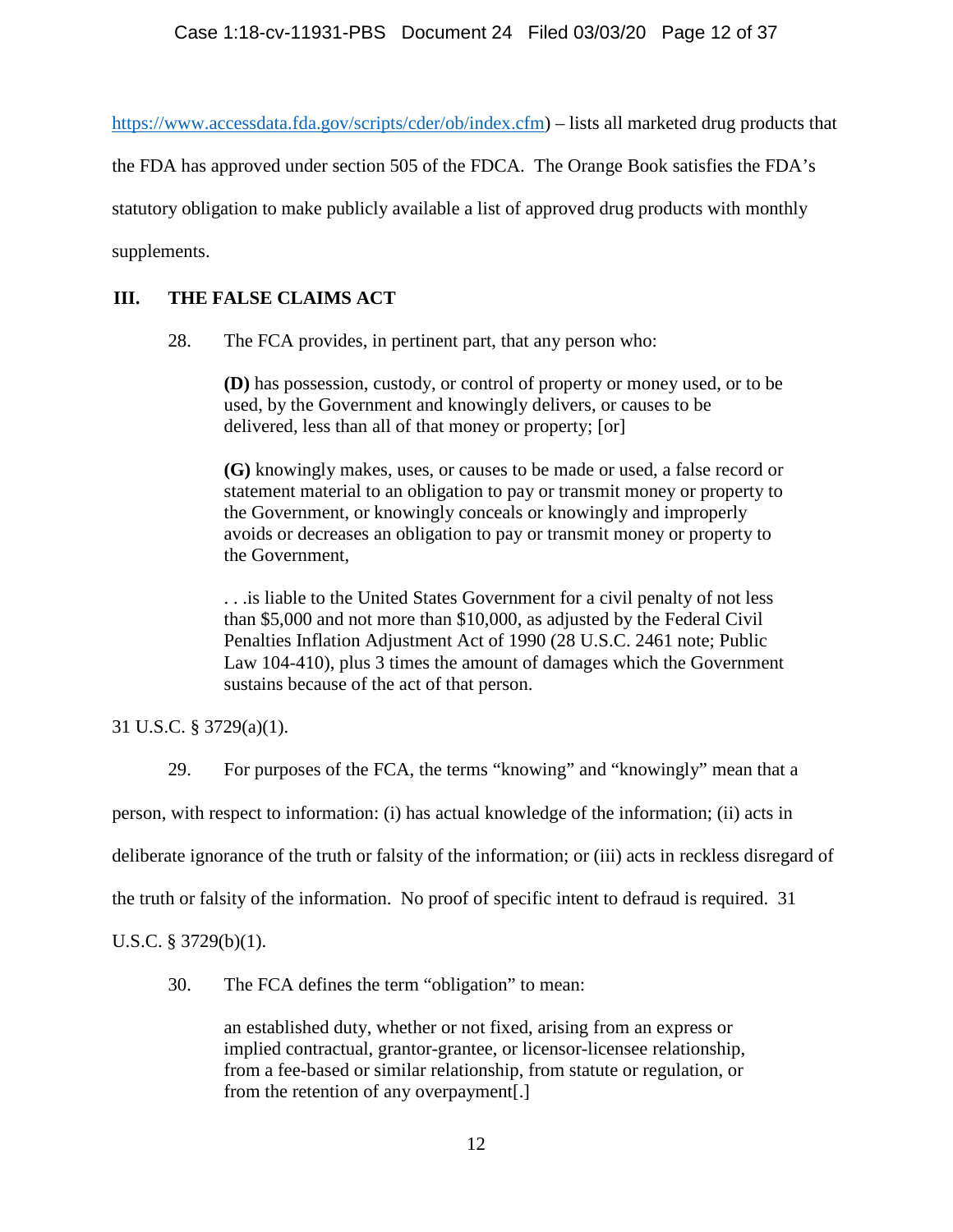31 U.S.C. § 3729(b)(3).

31. For purposes of the FCA, the term "material" means "having a natural tendency to influence, or be capable of influencing, the payment or receipt of money or property." 31 U.S.C. § 3729(b)(4).

## **FACTUAL BACKGROUND**

### **I. BACKGROUND ON ACTHAR GEL**

32. Acthar is an adrenocorticotrophic hormone analogue that is injected either beneath the skin (subcutaneously) or into the muscle (intramuscularly), depending on its use. Acthar's active ingredient is extracted from pig pituitary glands.

33. In 1952, the FDA approved Acthar for marketing in the United States under NDA 008372. Since 1952, NDA 008372 has been supplemented more than two dozen times, and Acthar's labeling now has nineteen indications.

34. Questcor acquired Acthar from another manufacturer in 2001.

# **II. QUESTCOR'S SUPPLEMENTAL APPLICATION TO APPROVE THE EXISTING ACTHAR DRUG FOR A NEW INDICATION**

35. In 2006, Questcor submitted a supplemental application for NDA 008372. Through this sNDA, which the FDA identified as "sNDA 08-372/S-039," Questcor sought to supplement NDA 008372 with an indication for infantile spasms, a seizure disorder that occurs in young children.

36. On August 8, 2008, after the FDA had started processing the supplemental indication application for Acthar, the FDA sent Questcor an e-mail stating that the FDA had "created a separate NDA number for your infantile spasm submission **for administrative**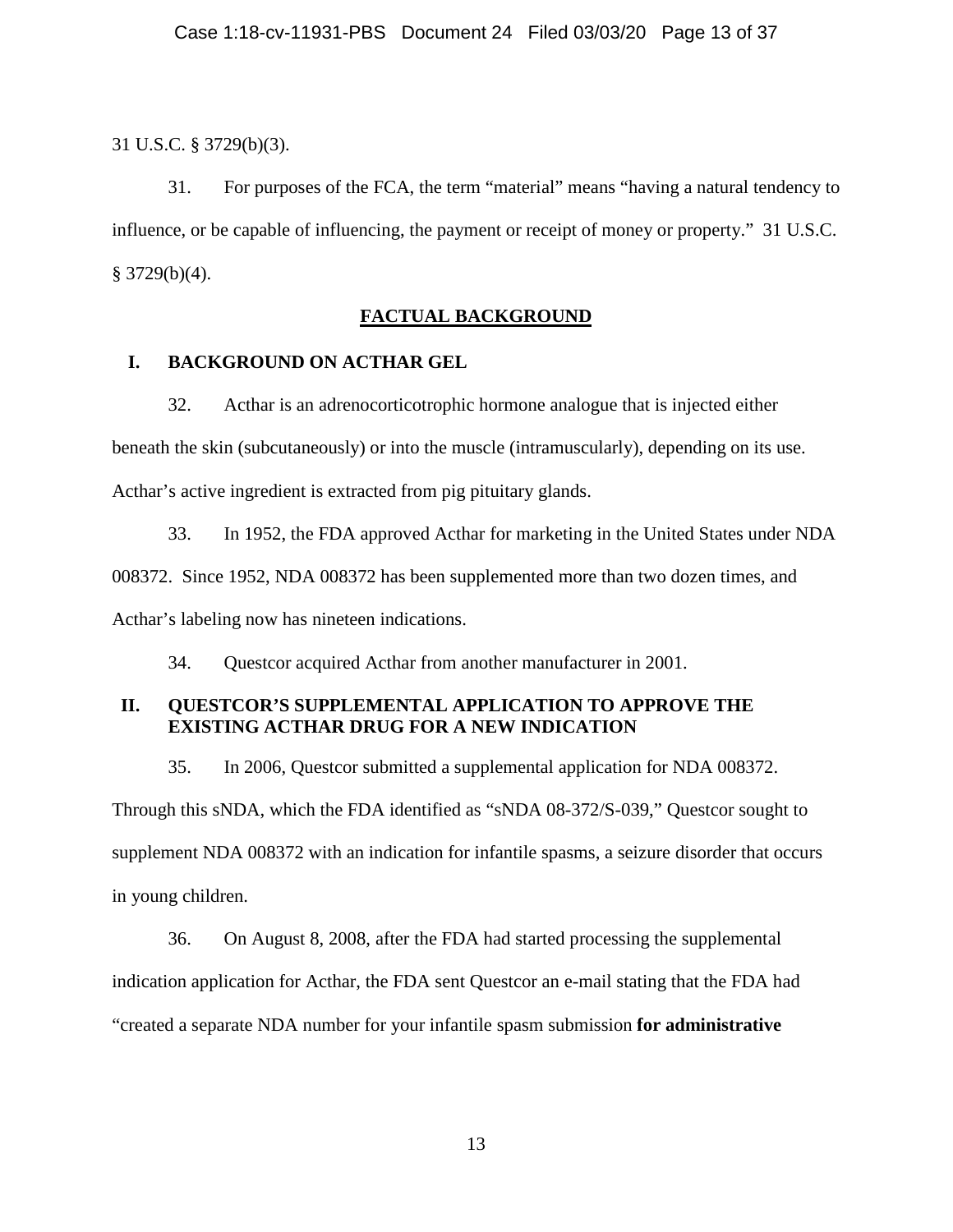#### Case 1:18-cv-11931-PBS Document 24 Filed 03/03/20 Page 14 of 37

**purposes**," and that "[t]he new number is NDA 22-432." (A copy of this e-mail is attached as Exhibit 6.) (Emphasis added.)

37. The FDA also documented the administrative nature of this NDA number in an internal memo dated August 8, 2008. The memo stated that the FDA had created a Type 6 NDA number in this instance so that the supplemental indication application could be reviewed by the proper FDA division with expertise and oversight for infantile spasms. (A copy of this memo is attached as Exhibit 7.)

38. Reflecting that NDA 22432 was an administrative, Type 6 NDA number for Acthar, FDA correspondence with Questcor continued to refer to the pending Acthar application as a "supplemental new drug application," and as a "REVIEW EXTENSION – EFFICACY SUPPLEMENT." (Copies of these letters are attached as Exhibits 8, 9, and 10.) In other words, the FDA made clear that NDA 22432 concerned the same drug the FDA approved in 1952 under NDA 008372.

39. Questcor amended the 2006 supplemental indication application in December 2009 and multiple times in 2010, before the FDA ultimately approved the infantile spasms indication application on October 15, 2010. In conjunction with the approval, the FDA also revised Acthar's label by removing certain other indications the FDA had approved prior to the enactment of modern efficacy and safety review standards.

40. The FDA's 2010 approval letter reflected the temporary, administrative nature of NDA number 022432. Specifically, the FDA's letter directed Questcor to address all future submissions to "the original **NDA 008372** for this drug product, not to this NDA [022432]," with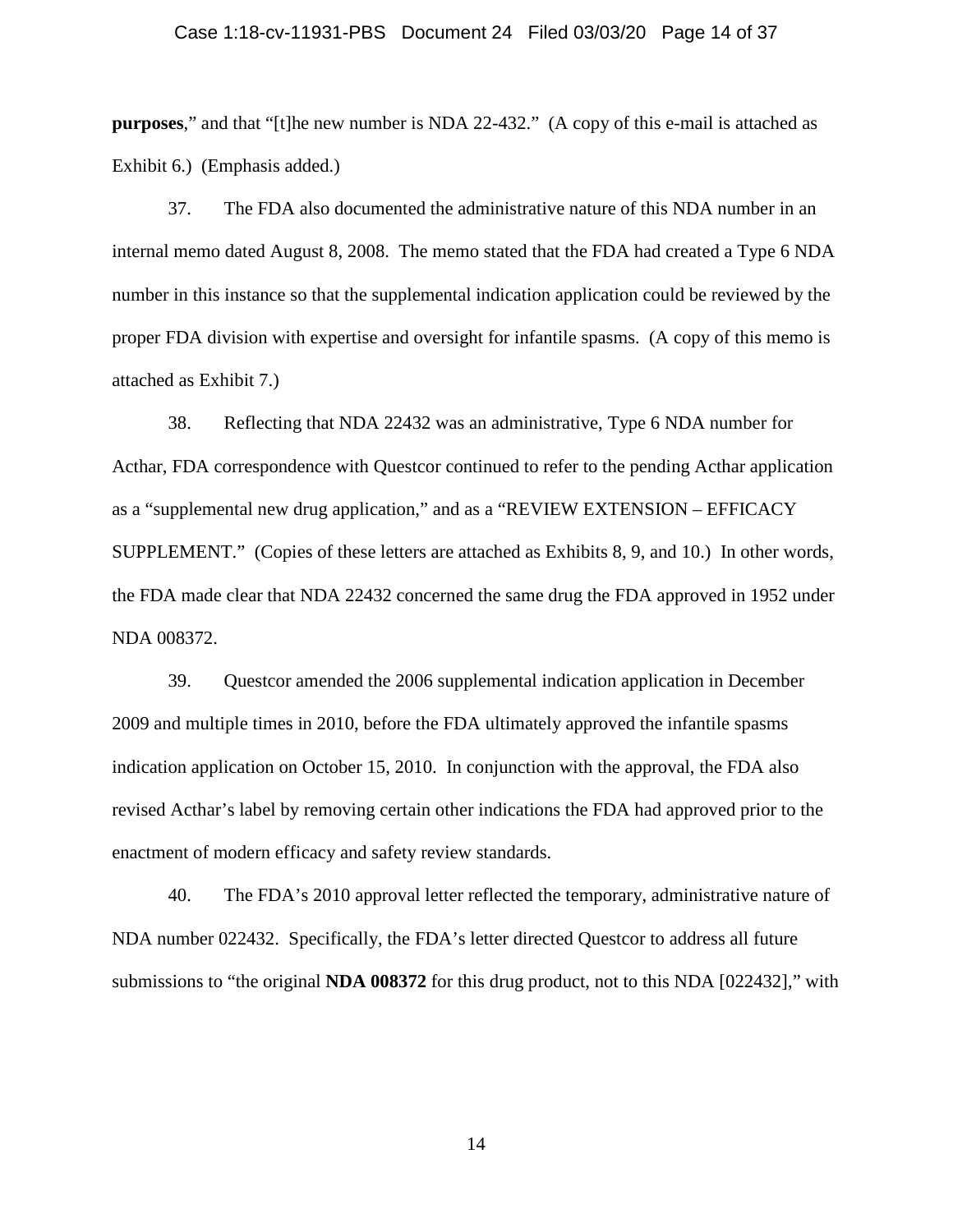#### Case 1:18-cv-11931-PBS Document 24 Filed 03/03/20 Page 15 of 37

the exception of the final printed labeling requested by FDA. (A copy of this letter is attached as Exhibit 11.) (Emphasis in original.)

41. Questcor knew that the FDA's action was the approval of its 2006 supplemental application for the existing Acthar drug, not the approval of a new drug. Thus, in the Form 10-Q Questcor filed with the Securities and Exchange Commission on November 2, 2010, the company wrote: "On October 15, 2010, the FDA approved our **supplemental** New Drug Application, or **sNDA**, for Acthar for the treatment of IS." Questcor, SEC Form 10-Q at 15 (Nov. 2, 2010) (emphasis added), *available at* 

[https://www.sec.gov/Archives/edgar/data/891288/000119312510242905/d10q.htm.](https://www.sec.gov/Archives/edgar/data/891288/000119312510242905/d10q.htm) Likewise, in a press release announcing the FDA approval, Questcor acknowledged that the FDA approval was for a "**supplemental** new drug application (NDA)," not an NDA for a new drug. *See* Press Release, *FDA Approves H.P. Acthar® Gel for the Treatment of Infantile Spasms* (Oct. 15, 2010) (emphasis added), *available at* [https://www.prnewswire.com/news-releases/fda-approves-hp](https://www.prnewswire.com/news-releases/fda-approves-hp-acthar-gel-for-the-treatment-of-infantile-spasms-105024204.html)[acthar-gel-for-the-treatment-of-infantile-spasms-105024204.html.](https://www.prnewswire.com/news-releases/fda-approves-hp-acthar-gel-for-the-treatment-of-infantile-spasms-105024204.html) Further, in a May 3, 2011 letter to the FDA regarding Acthar's label, Questcor wrote that "[t]he **efficacy supplement** for Treatment of Infantile Spasms was approved under **the tracking NDA number 22,432** on October 15, 2010." (A copy of this letter is attached as Exhibit 12.) (Emphases added.) In that letter, Questcor recognized that, "since the tracking NDA number [22432] will no longer be used, we are submitting this Changes Being Effected Labeling Supplement to the **parent NDA 08,372.**" (Emphasis added.) Similarly, in March 5, 2011 application for a labeling supplement, Questcor characterized 22432 as a "tracking NDA." (A copy of this application is attached as Exhibit 13.) The FDA approved this supplement, following a 2014 amendment by Questcor/Mallinckrodt, on March 24, 2015. The FDA's approval letter reiterated what the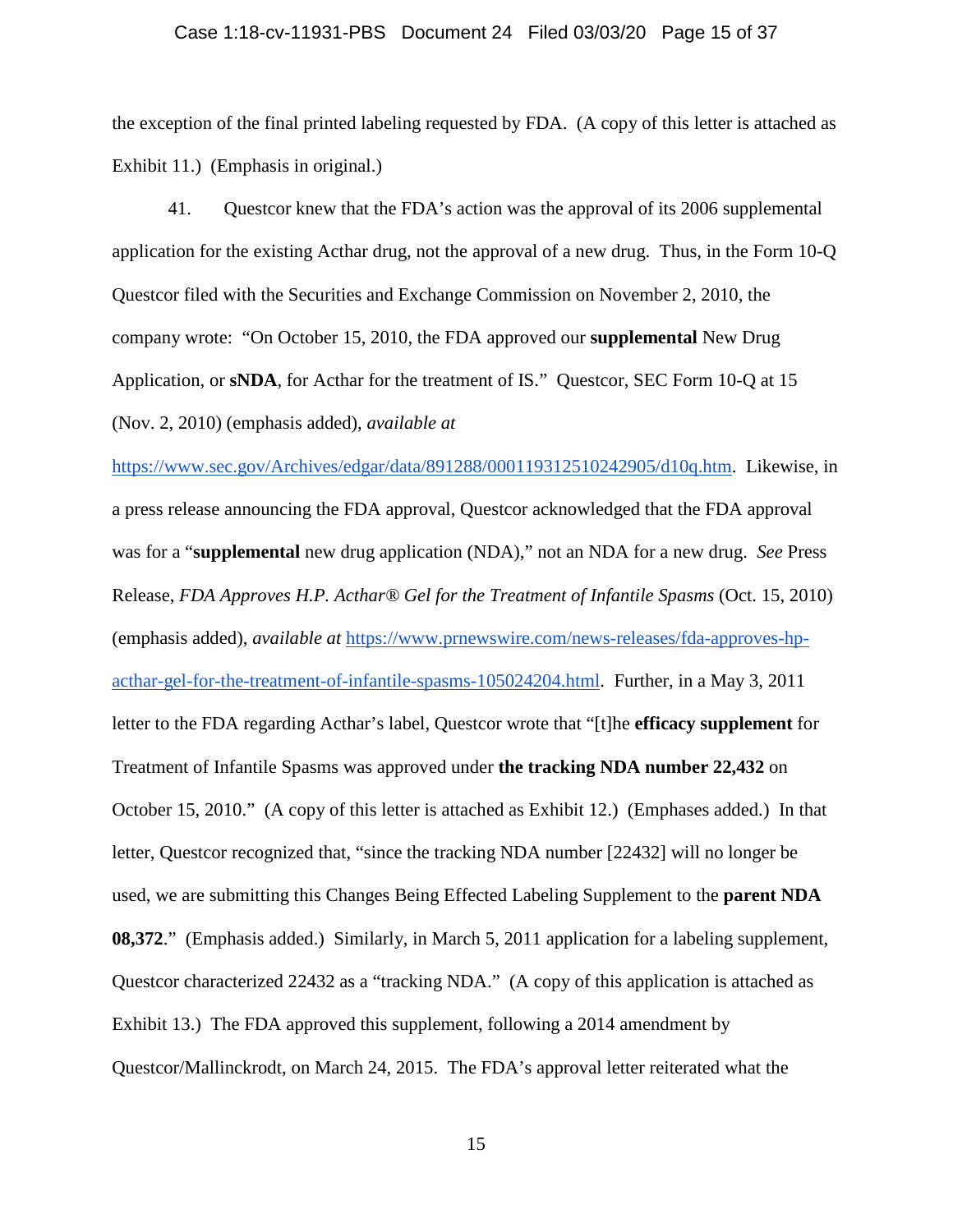#### Case 1:18-cv-11931-PBS Document 24 Filed 03/03/20 Page 16 of 37

company had stated in its May 2011 letter to FDA: namely, that "the indication for the treatment of infantile spasms [is] to be associated with the parent NDA number 008372, since the tracking NDA number 022432 will no longer be used." (A copy of this approval letter is attached as Exhibit 14.)

42. Consistent with the FDA's direction not to submit anything further to tracking NDA 022432, which would be closed, Mallinckrodt has regularly supplemented NDA 008372 rather than NDA 0022432, most recently with a proposed revision to the labeling text in July 2018. Mallinckrodt wrote: "Reference is made to [Mallinckrodt] New Drug Application (NDA) 08372 for H.P. Acthar Gel (repository corticotropin injection). The [FDA] approved Acthar in 1952 for multiple indications. The indication for treatment of Infantile Spasms in infants and children under 2 years of age was granted on October 2010." Mallinckrodt further explained that "the H.P. Acthar Gel product trade name," under which it markets the drug, "has been in use since the original product approval in 1952." (A copy of this letter is attached as Exhibit 15.)

43. In the most recent Form 10-K that Mallinckrodt filed with the Securities and Exchange Commission, the company again noted that the FDA's 2010 approval was for a "**supplemental** NDA for use of Acthar Gel in treatment of [infantile spasms]." Mallinckrodt, SEC Form 10-K at 29 (Feb. 26, 2020) (emphasis added), *available at*

[https://www.sec.gov/ix?doc=/Archives/edgar/data/1567892/000156789220000005/mnk10](https://www.sec.gov/ix?doc=/Archives/edgar/data/1567892/000156789220000005/mnk10-k122719.htm) [k122719.htm.](https://www.sec.gov/ix?doc=/Archives/edgar/data/1567892/000156789220000005/mnk10-k122719.htm)

44. In the Orange Book, the FDA's published list of marketed drug products, the FDA lists Acthar as associated only with NDA 008372. *See* FDA Orange Book listing for Acthar, *available at* 

[https://www.accessdata.fda.gov/scripts/cder/ob/results\\_product.cfm?Appl\\_Type=N&Appl\\_No=0](https://www.accessdata.fda.gov/scripts/cder/ob/results_product.cfm?Appl_Type=N&Appl_No=008372#17292)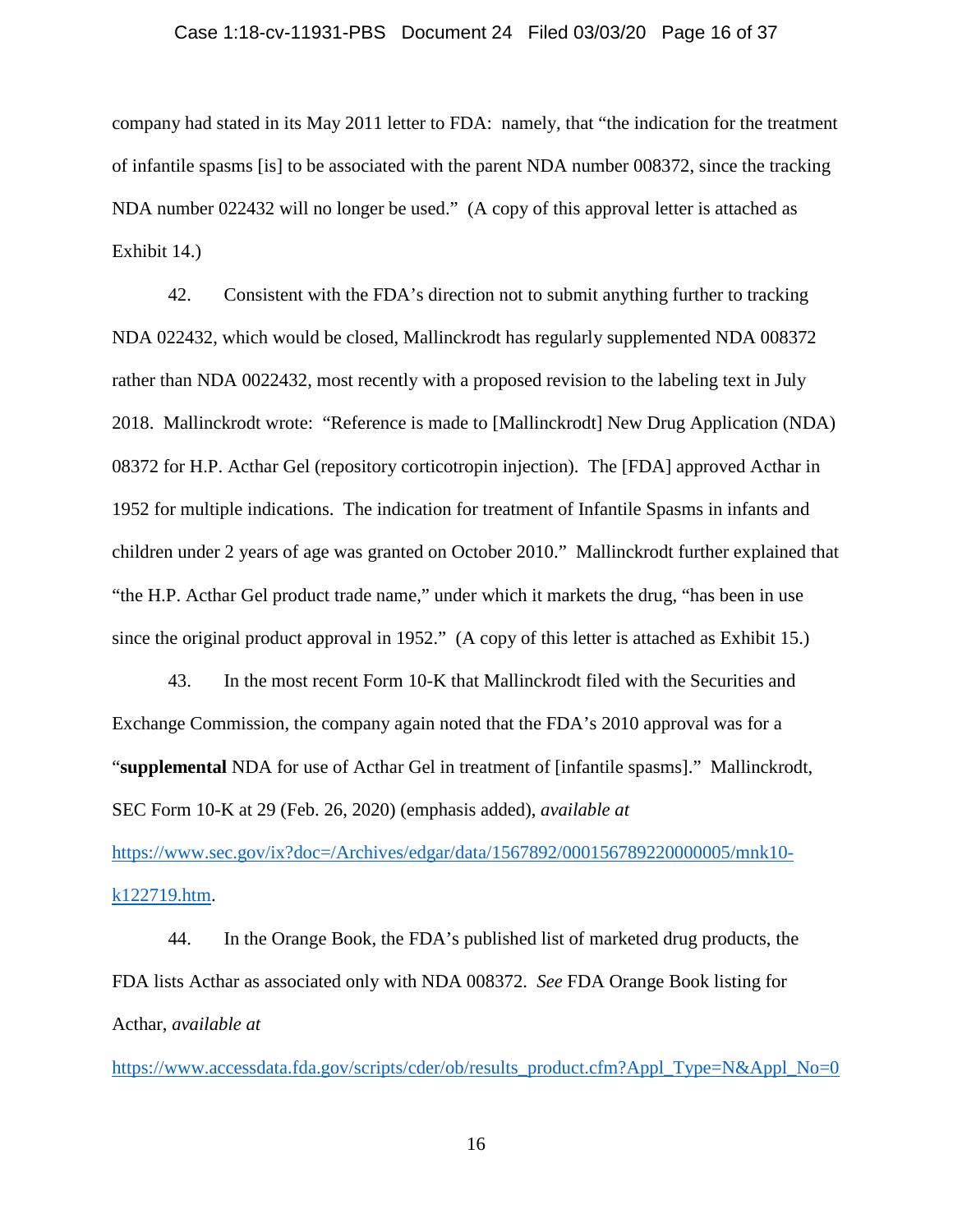## Case 1:18-cv-11931-PBS Document 24 Filed 03/03/20 Page 17 of 37

[08372#17292.](https://www.accessdata.fda.gov/scripts/cder/ob/results_product.cfm?Appl_Type=N&Appl_No=008372#17292) Moreover, in the Orange Book print version section listing drugs with patents and exclusivity, the FDA lists the orphan exclusivity for Acthar under NDA 008372, not 022432. (A copy of the Orange Book print version page for this listing is included in Exhibit 16.) Neither the online version nor the print version of the Orange Book lists any drug associated with NDA number 022432, because the FDA has not approved a drug for marketing under that tracking NDA number. Because Drugs@FDA, a separate website, includes "tentative approvals and Type 6 approvals," unlike the Orange Book, that website lists NDA number 022432 as a Type 6 submission. *See* Drugs@FDA Frequently Asked Questions, *available at*

[https://www.accessdata.fda.gov/scripts/cder/daf/index.cfm?event=faq.page#daf\\_vs\\_ob.](https://www.accessdata.fda.gov/scripts/cder/daf/index.cfm?event=faq.page#daf_vs_ob) Even

Drugs@FDA only lists the 2010 approval associated with NDA number 22432 under the

company "Questcor Pharma;" it lists all subsequent activity for Acthar under NDA 08372 and

the company "Mallinckrodt ARD." *Compare*

[https://www.accessdata.fda.gov/scripts/cder/daf/index.cfm?event=overview.process&ApplNo=0](https://www.accessdata.fda.gov/scripts/cder/daf/index.cfm?event=overview.process&ApplNo=022432) [22432](https://www.accessdata.fda.gov/scripts/cder/daf/index.cfm?event=overview.process&ApplNo=022432) *with*

[https://www.accessdata.fda.gov/scripts/cder/daf/index.cfm?event=overview.process&ApplNo=0](https://www.accessdata.fda.gov/scripts/cder/daf/index.cfm?event=overview.process&ApplNo=008372) [08372.](https://www.accessdata.fda.gov/scripts/cder/daf/index.cfm?event=overview.process&ApplNo=008372)

45. Consistent with the 2010 approval being for an sNDA for infantile spasms, and Acthar being exactly the same drug it was before the 2010 approval, Mallinckrodt's FDA-

approved label for Acthar still says that the drug was approved in 1952:

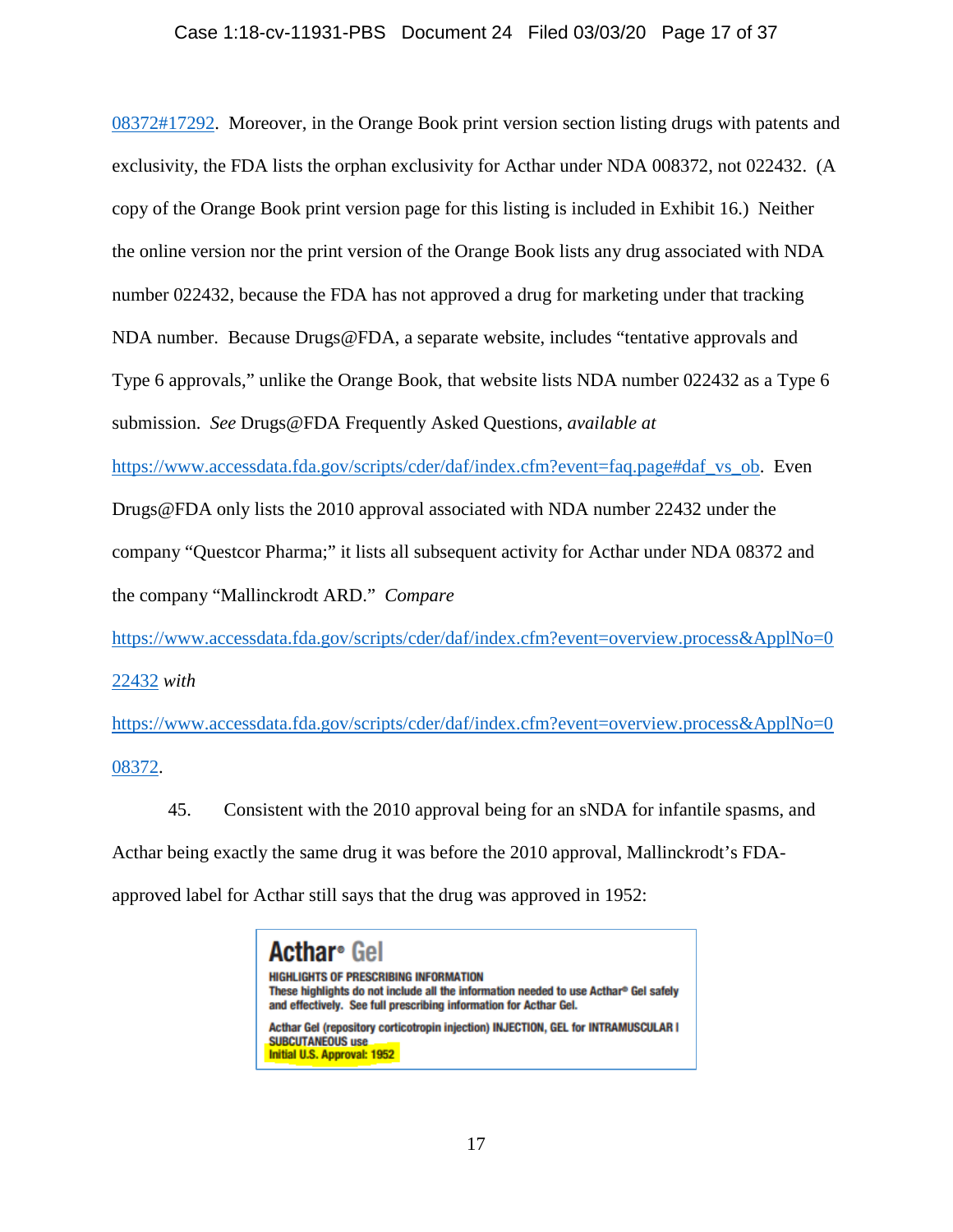The full Acthar label is available on the Mallinckrodt website at

[https://www.acthar.com/pdf/Acthar-PI.pdf.](https://www.acthar.com/pdf/Acthar-PI.pdf)

46. Both before and after the FDA approved adding the infantile spasms indication to Acthar's label in 2010, Questcor and Mallinckrodt produced, distributed, and marketed Acthar under NDA 008372, not under tracking NDA number 022432 or any other supplemental application.

# **III. IN SEARCH OF A WAY TO AVOID PAYING REBATES RESULTING FROM THE PRICE HIKES IT HAD TAKEN ON ACTHAR, QUESTCOR SUBMITTED MISLEADING INFORMATION ABOUT ACTHAR'S 2010 APPROVAL TO CMS.**

47. Because Questcor had increased the price of Acthar much faster than the rate of inflation during the 2000s, the inflationary rebate it owed for Acthar rose to the maximum total rebate amount, or 100% of Acthar's AMP, in any given quarter. Until 2013, Questcor paid this amount, having used Acthar's 1990 Base Date AMP to calculate the inflationary rebates.

48. By 2011, Questcor was looking for a way out of the situation it had created. Rather than lower Acthar's price, which could have reduced the rebates owed, Questcor planned to petition CMS to use a later Base Date AMP, which would mean that Questcor would not have to pay inflationary rebates reflecting the price increases Questcor had taken on Acthar since acquiring the drug in 2001.

49. In March 2012, Questcor met with representatives of CMS's Division of Pharmacy to make this request. In its presentation, Questcor noted that Acthar generated 99.8% of the company's revenues but asserted that the company was losing money on sales to Medicaid beneficiaries because the rebate was "at 100%+ of Medicaid revenue." The company posited two "ways to fix this problem": (1) either CMS could agree to a "New Baseline AMP based on [the 2010 infantile spasms] approval and significant label revision," or (2) accept Questcor's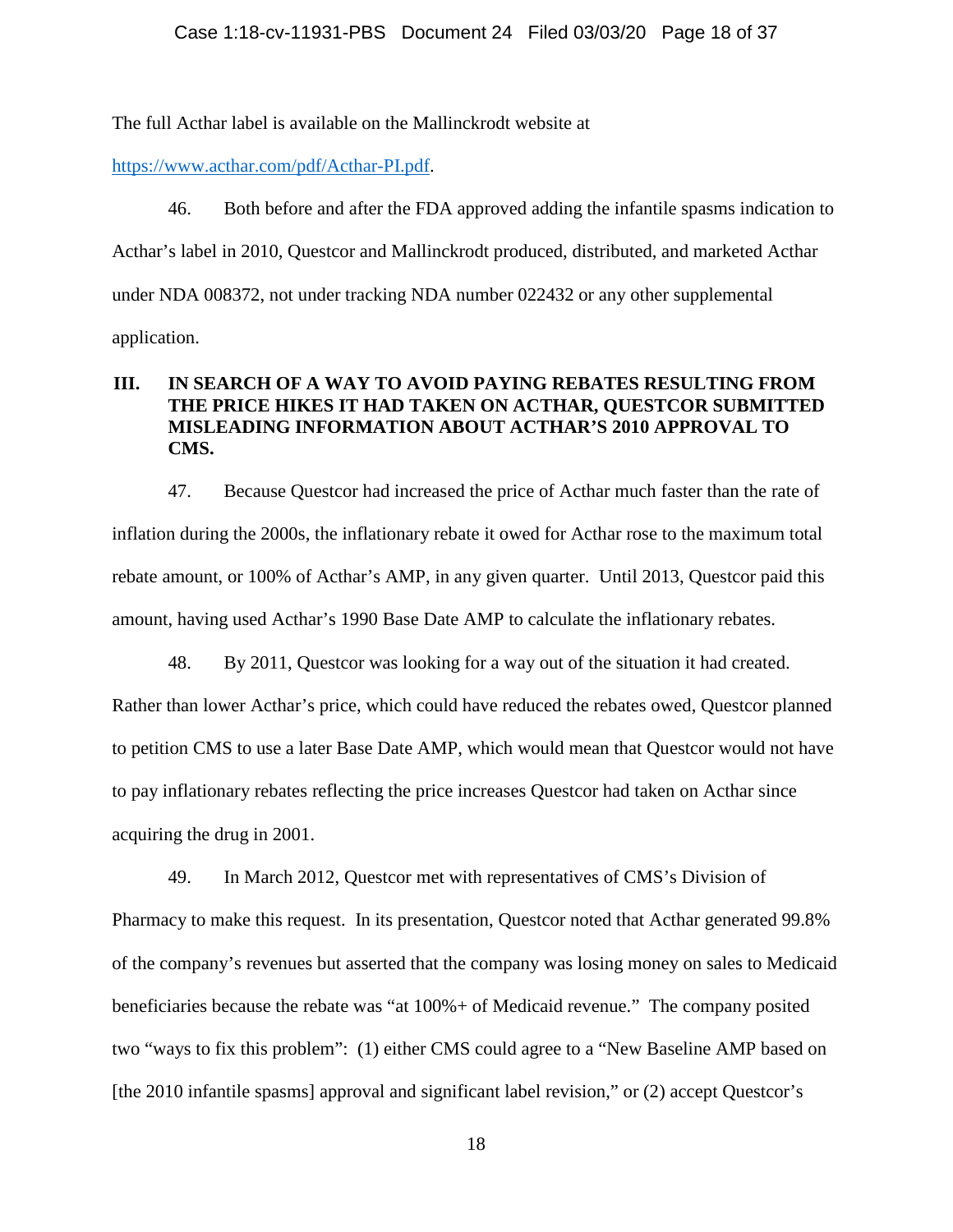#### Case 1:18-cv-11931-PBS Document 24 Filed 03/03/20 Page 19 of 37

"Termination of MDRP Participation," after which, Questcor asserted, Medicaid still would be required to cover Acthar for some uses but with "no rebates due." (A copy of Questcor's presentation is attached as Exhibit 17.)

50. In May 2012, Questcor followed up with a formal letter to CMS. (A copy of this letter is attached as Exhibit 18.) The letter repeated Questcor's threat to leave the MDRP if CMS did not permit the company to set a new Base Date AMP for Acthar. Questcor argued that "solutions" exist that "would enable [Questcor] to remain" if CMS agreed to allow Questcor to reset Acthar's Base AMP under either of two rationales: 1) by applying a proposed rule concerning AMP calculation methodologies to allow a reset of the Base Date AMP; or 2) by seeking a new NDC number for Acthar going forward and assigning a new Base Date AMP to all sales under that NDC. In arguing why either rationale was appropriate, Questcor stated that Acthar had been approved in 2010 under a new NDA. Questcor wrote the FDA "approved Acthar under NDA 22-432 for treatment of infantile spasms on October 15, 2010" and, separately, that "[o]n October 15, 2010, Acthar was approved to treat infantile spasms under NDA 22-432." Instead of characterizing the 2010 approval as an efficacy supplement, as both the FDA and Questcor had characterized it in prior communications, Questcor merely included a small font footnote in its letter, stating: "Acthar's original NDA is number 08-372, and the FDA has informed Questcor that the agency intends to revise its record so that the approval for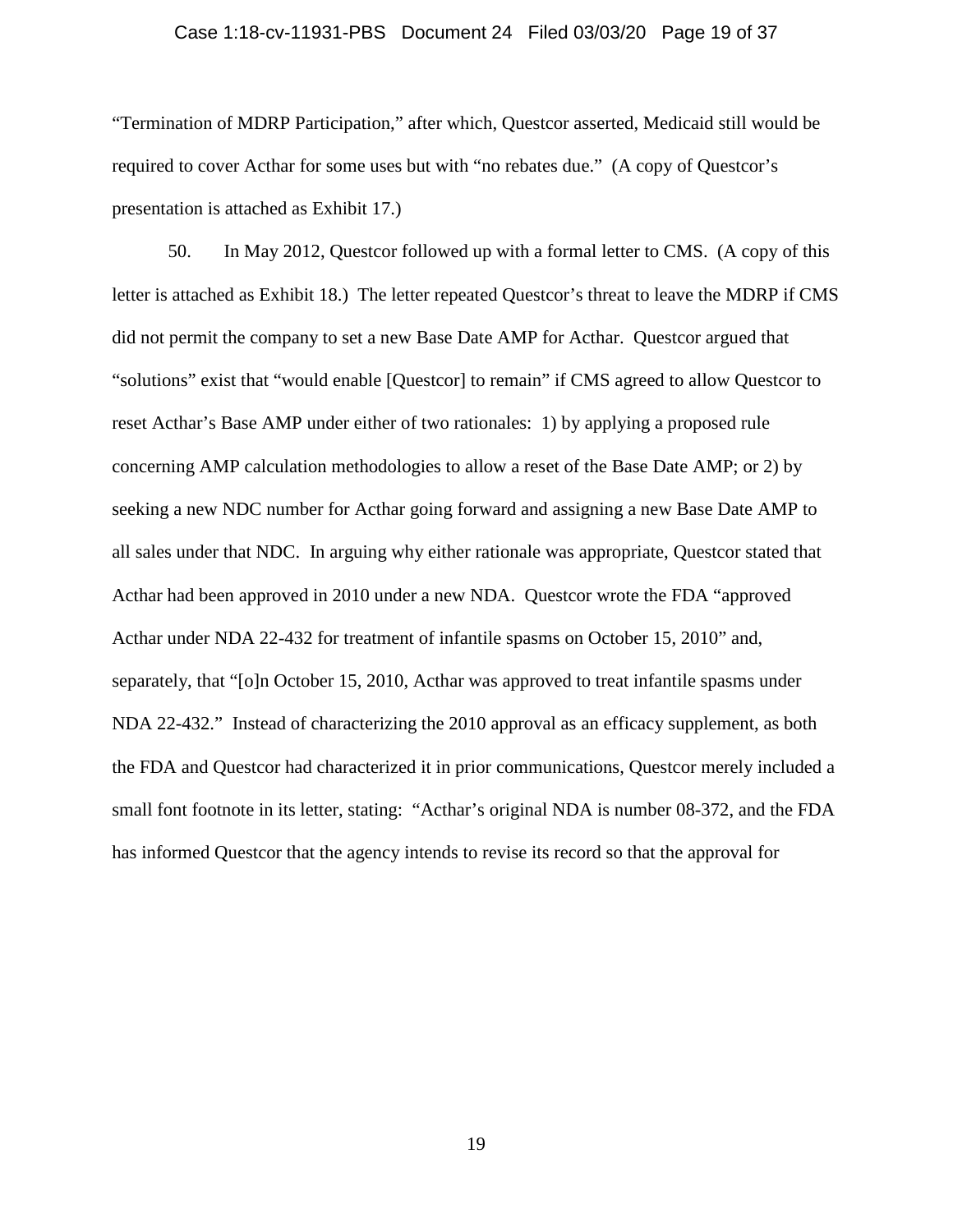#### Case 1:18-cv-11931-PBS Document 24 Filed 03/03/20 Page 20 of 37

infantile spasms is reflected as part of the product's original NDA, No. 08-372. That has not yet occurred."

51. Questcor was not optimistic that CMS would agree to its request. In a May 2012 e-mail to Questcor's Board of Directors, Questcor's CEO wrote: "Keep your fingers crossed. Our probability is still low here, but non-zero." (A copy of this e-mail is attached as Exhibit 19.)

52. Neither Questcor's May 2012 letter nor its March 2012 presentation disclosed certain key facts that the company already knew about the 2010 approval. Questcor did not disclose that it knew the FDA had approved the infantile spasms indication as an efficacy supplement, which Questcor had submitted as an sNDA to Acthar's preexisting 1952 NDA, rather than as a new NDA reflecting a change in the drug. Similarly, Questcor never disclosed to CMS that it knew that NDA number 22-432 was a tracking number assigned for administrative purposes and "will no longer be used." It also never disclosed that the FDA already had directed Questcor not to make future submissions to this "tracking" NDA number (but instead to use the 1952 "parent NDA") and that Questcor already had taken steps with FDA to merge the infantile spasms approval into the label for the 1952 "parent NDA."

53. Based upon Questcor's misleading statements that described the 2010 approval as a separate NDA but omitted these facts, CMS responded in a letter dated August 6, 2012, that "Acthar Gel is eligible for a new base date AMP" because "the recently approved Acthar Gel was approved under a different [NDA] from the original product." (A copy of CMS's letter is attached as Exhibit 20.) CMS sent a follow-up letter on September 19, 2012, correcting a clerical error in the August letter and stating again that, "because Acthar was approved under a new NDA, Questcor may set a new [Base Date AMP]." (A copy of CMS's letter is attached as Exhibit 21.) Both letters made clear that CMS's decision "is limited to and based upon the facts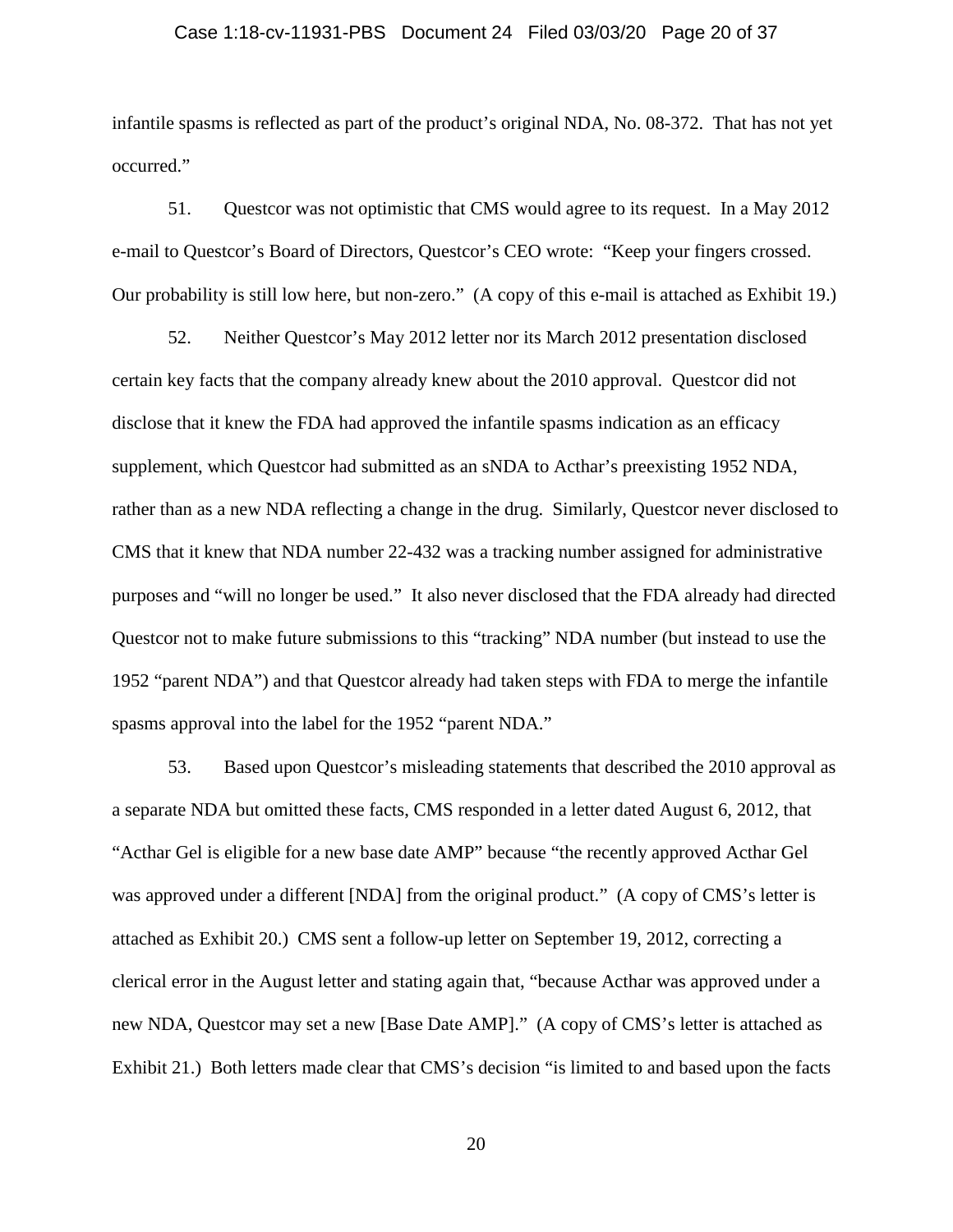#### Case 1:18-cv-11931-PBS Document 24 Filed 03/03/20 Page 21 of 37

and information presented to [CMS] and has no applicability to a different set of facts even if such facts appear similar in nature or in scope."

54. Rather than seeking to clarify the agency's misunderstanding or remedy the omissions in its prior communications with the agency, Questcor proceeded to operationalize its plan to pay lower Medicaid rebates on Acthar. In January 2013, Questcor reported a new NDC for Acthar in CMS's DDR system. Despite this new NDC, Acthar itself (*i.e.* the drug) remained unchanged from what had been on the market for decades, and for which Questcor paid rebates using the 1990 Base Date AMP. Nevertheless, Questcor began paying rebates on Acthar with the new NDC as if it had first marketed the drug in 2013 (at a price hundreds of times higher than the drug's price in the third quarter of 1990).

55. As Don Bailey, Questcor's CEO at the time, remarked to Steve Cartt, then Questcor's Chief Commercial Officer, in an e-mail dated August 22, 2012, the reduction in Acthar rebates would "leave[] 76.9% . . . as the pickup in net sales from the new NDC. That calculates out to over \$60M [per year]. . . ." Bailey added that, "[s]ince there are no offsetting costs except bonuses, most of this falls to the op income bottom line." In response, Cartt wrote: "Wow, that is stunning." (A copy of this e-mail exchange is attached as Exhibit 22.)

56. After Questcor became part of Mallinckrodt in August 2014, it continued to pay MDRP rebates for Acthar based on the 2013 Base Date AMP.

## **MALLINCKRODT'S CONTINUED AVOIDANCE OF ITS OBLIGATION TO PAY MEDICAID REBATES ON ACTHAR BASED ON ITS 1990 BASE DATE AMP**

## **I. IN 2016, CMS INSTRUCTED MALLINCKRODT TO CORRECT ACTHAR'S BASE DATE AMP.**

57. In a letter dated April 13, 2016, CMS told Mallinckrodt that the 2013 Base Date AMP for Acthar was wrong. (A copy of CMS's letter is attached as Exhibit 23.) The agency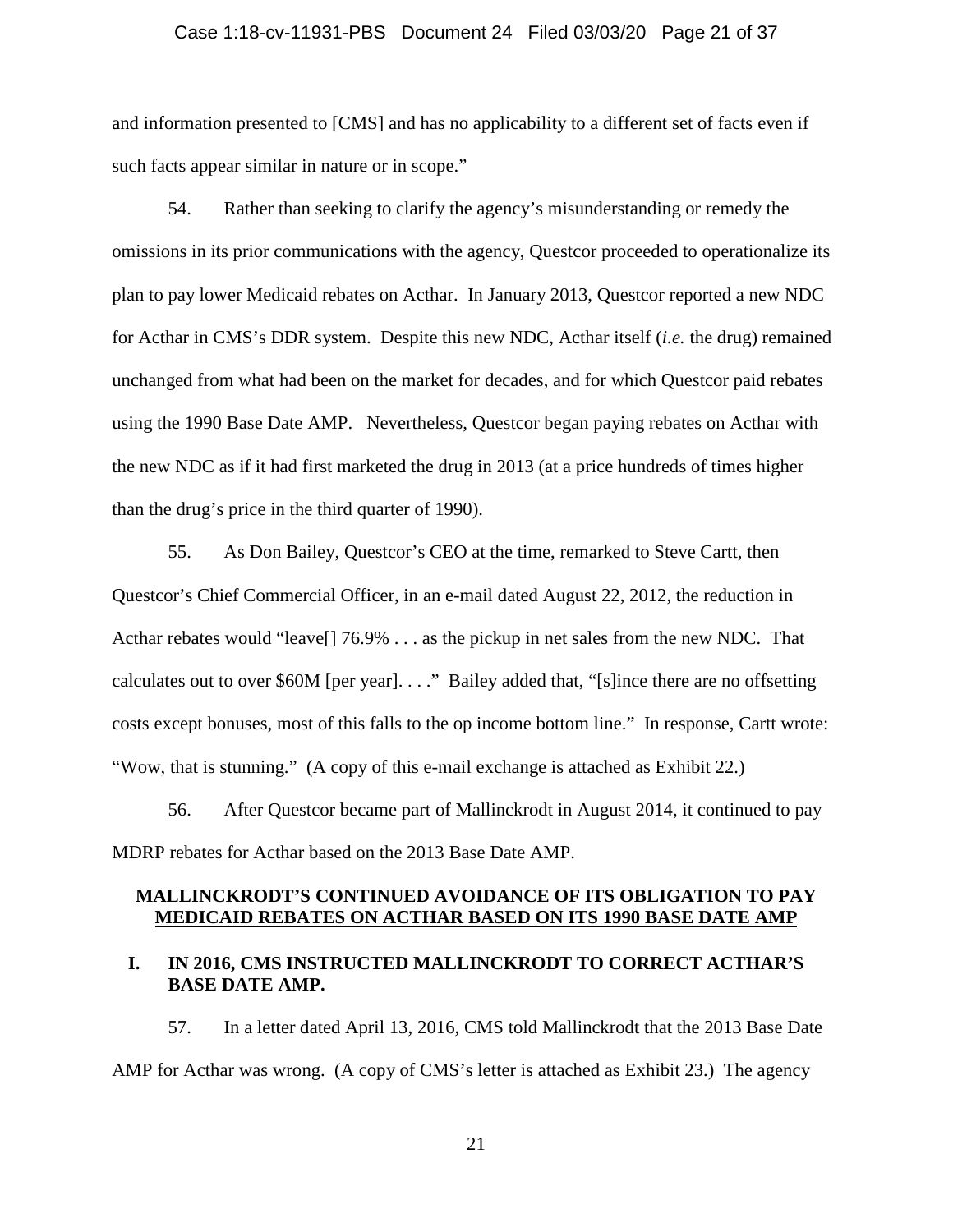explained that the Acthar with the new NDC was the same drug, marketed under the same 1952

NDA, as the drug with the prior NDC. Specifically, CMS wrote:

It has recently come to our attention that even though H.P. Acthar Gel is shown to be approved under NDA 022432 on Drugs@FDA, NDC 63004-8710-01 [the new Acthar NDC] is listed as approved under NDA 008372 on FDA Online Label Repository . . . . **As a result of this discrepancy, we have reviewed the approval status of H.P. Acthar Gel and it is our understanding that H.P. Acthar Gel is marketed under NDA 008372 not NDA 022432.** In the [October 15, 2010, FDA Approval Letter], the approval letter shows that although the NDA for the use of H.P. Acthar Gel for infantile spasms was initially assigned number 022432, that any future submissions "should be addressed to the original NDA 008372 for this drug product, not to this NDA [022432]."

When reviewing the reporting of [the new Acthar NDC] to the Medicaid Drug Rebate (MDR) program in the Drug Data Reporting for Medicaid (DDR) system, **we noticed that this NDC has NDA 022432 reported as its FDA application number, which is incorrect pursuant to the FDA approval letter indicated above and the listing information provided by the manufacturer to the FDA Online Label Repository.** Therefore, we are requesting the manufacturer to review and correct the reporting of its product data in DDR to ensure that accurate information is reported to the MDR program.

Additionally, as provided in [CMS-issued Medicaid Guidance entitled "Manufacturer Release No. 90"], **the baseline data of an NDC for a single source drug . . . must follow the NDA. Therefore, the baseline data for [the new Acthar NDC] need to follow the baseline data of the original NDC 63004-7731-01, which includes revision to the base AMP. . . .**

CMS concluded its letter by directing Mallinckrodt to make the "necessary correction."

58. CMS addressed its letter to Kay Forshee, Mallinckrodt's Senior Manager for

Government Reporting. At the time, Forshee was responsible for overseeing Mallinckrodt's

Medicaid drug price reporting.

59. Mallinckrodt immediately understood that changing Acthar's Base Date AMP

back to 1990 would result in Mallinckrodt again owing much higher rebates for Acthar. On

April 19, 2016, Melissa ("Misi") Daley, an analyst in Mallinckrodt's government reporting

group, sent Forshee a spreadsheet showing that complying with CMS's directive would result in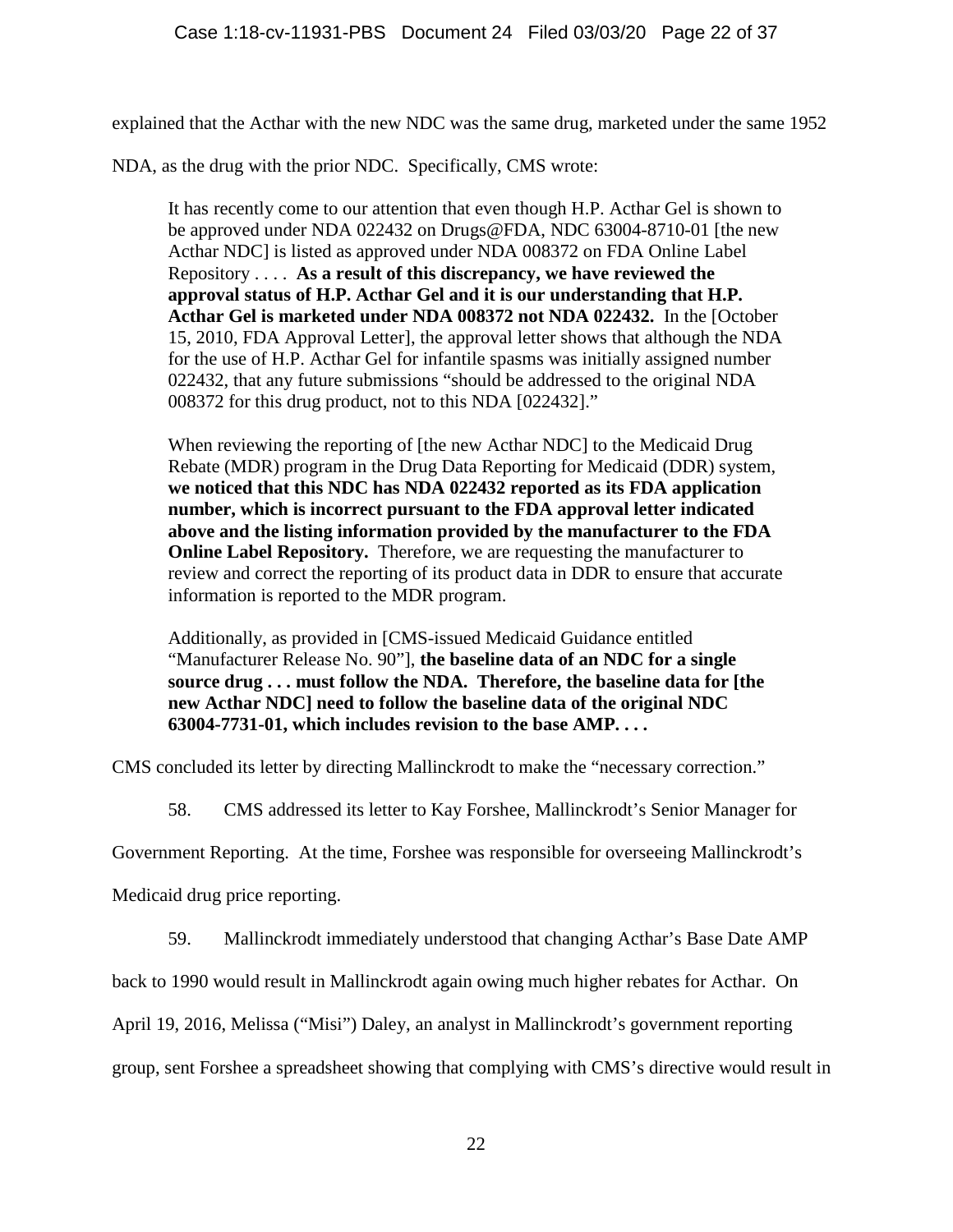a 223% increase in the rebate Mallinckrodt owed on Acthar for the first quarter of 2016. In her cover e-mail, Daley wrote: "I thought you could perhaps share [this analysis] with Jamie [Landolt, Mallinckrodt's Director of Internal Controls] and Kathy [Schaefer, Mallinckrodt's Controller] to give them an idea of the possible impact." (A copy of Daley's email, with a redacted version of her analysis, is attached as Exhibit 24.)

## **II. MALLINCKRODT KNEW CMS WAS RIGHT ABOUT ACTHAR, BUT REFUSED TO TAKE CORRECTIVE ACTION.**

60. Two days later, on April 21, 2016, Daley forwarded Forshee an e-mail chain reflecting that Mallinckrodt's regulatory department agreed with CMS regarding Acthar's approval status. (A copy of this e-mail chain is attached as Exhibit 25.) Patty Taylor, a manager in Mallinckrodt's Finance group, had initiated the e-mail chain by asking Kevin Healy, a senior director in Mallinckrodt's Regulatory Affairs department, "to confirm the correct FDA Appl #s for Acthar." Taylor copied Daley on this e-mail. Healy responded to Taylor and Daley that "[NDA] 008372 is the approved Acthar application that is pertinent. We are working with FDA to roll the information from NDA 022432, which was supposed to be a temporary NDA tracking number for the Infantile Spasms approval, into NDA 008372." Taylor then followed up:

Patty Taylor | Sr. Project Manager **Mallinckrodt Pharmaceuticals** 

So does this mean the top one will eventually go away, and the bottom one will be the final NDC and the FDA Approval date will be 04/29/1952?

NDC-63004773101 H.P. ACTHAR GEL-5ML MDV -- Appl # 022432 Approval Date 10/15/2010 (Questcor) NDC 63004871001 ACTHAR GEL 5ML INJECTION --- Appl # 008372 Approval Date 04/29/1952 (Mallinckrodt) Thanks for your help on this.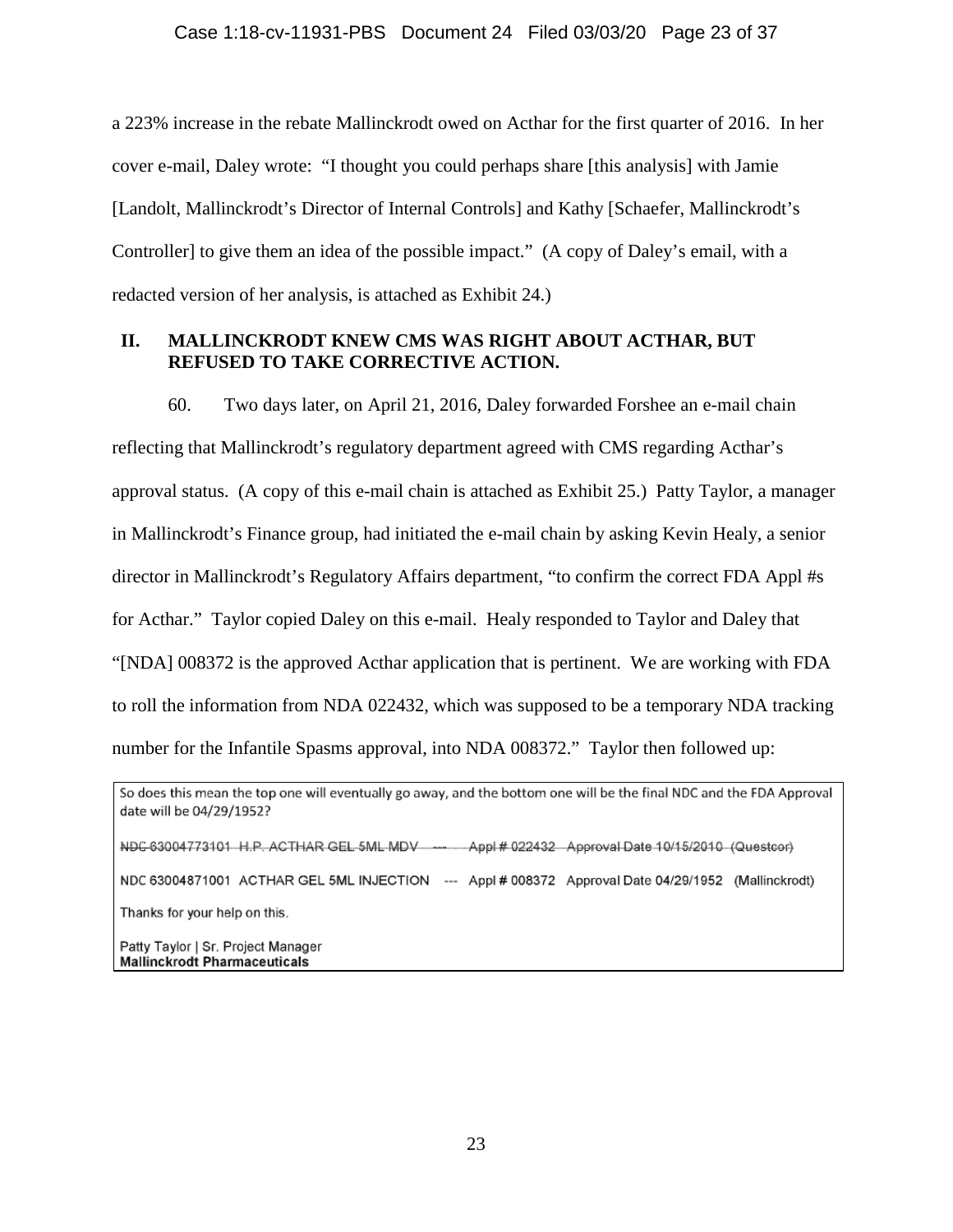## Case 1:18-cv-11931-PBS Document 24 Filed 03/03/20 Page 24 of 37

In his reply, Healy confirmed that Taylor's understanding was "[c]orrect." When Daley forwarded this exchange to Forshee, she wrote: "You may already know this, but fyi…."

61. When asked about this exchange in sworn testimony, Daley testified that "Regulatory agreed with CMS basically."

62. Forshee also understood this. In her sworn testimony, Forshee testified as follows:

Yes. Yes. If -- if the regulatory department said the new NDA application is going to go away and be rolled into the old one, then that is kind of inconsistent with what we were communicating to CMS saying, oh, we do have a NDA, and we need a new NDC number, you know. [D]efinitely inconsistency in how Mallinckrodt was treating the NDA and the base AMPs.

Mallinckrodt, however, did not abide by the conclusion of its Regulatory Affairs department.

63. On May 10, 2016, rather than making the necessary correction to the reporting of Acthar's Base Date AMP, Mallinckrodt responded to CMS by merely attaching Questcor's 2012 letter to CMS and CMS's August 2012 response. In the cover e-mail attaching these documents, Mallinckrodt wrote: "Attached please find correspondence between Questcor/Mallinckrodt and CMS regarding the approved NDC changes and new base AMP for Acthar. Please advise if we are required to make any changes to the DDR." (A copy of this e-mail, along with subsequent responses, is attached as Exhibit 26.) The e-mail came from Forshee's e-mail address, but others at Mallinckrodt directed her to send it.

64. On June 2, 2016, in replying to Mallinckrodt's May 10, 2016, e-mail, CMS made clear that the 2012 correspondence with Questcor did not provide a basis to report a 2013 Base Date AMP for Acthar, because the Acthar with the new NDC was on the market pursuant to the same NDA Questcor and its predecessors had used to market Acthar with the prior NDC. CMS wrote: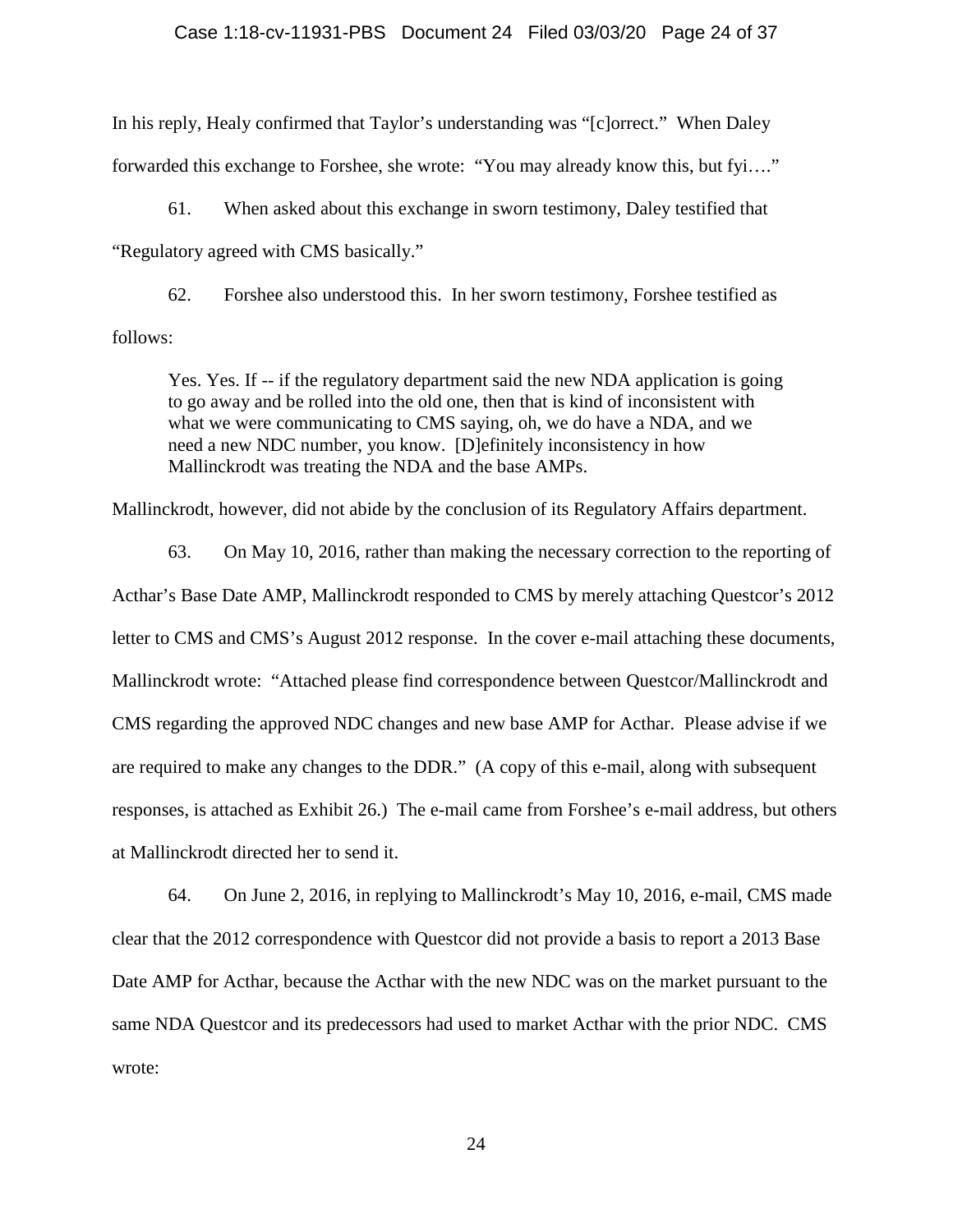We are aware of the correspondence between Questcor and CMS that you provided. However, as stated in [CMS-issued guidance Manufacturer Release 90] the baseline data of a purchased product should be the same as the baseline data of a product marketed previously under the same NDA. **Therefore, we are requesting that you complete and return the attached template so that the baseline information for the NDC matches the baseline information of the NDC that was originally used for marketing the product under the same NDA.**

(Emphasis added.)

65. At this point, Forshee understood CMS to be withdrawing any approval it had granted Questcor to reset Acthar's Base Date AMP. She testified that, "[m]y view was CMS saw this as the same product, and they . . . were requesting that we change the baseline AMP to the original baseline AMP."

66. Rather than work to implement CMS's directive, Mallinckrodt instead worked to determine exactly how much money was at stake, and then decided to keep rebuffing the agency.

67. On or about June 3, 2016, Forshee, Landolt, Schaefer, Karen Lasker,

Mallinckrodt's Vice President of Commercial Operations, and a Mallinckrodt attorney met to discuss the "CMS Notification – Acthar Baseline AMP." (A copy of the notice for this meeting is attached as Exhibit 27.)

68. Less than two weeks later, on June 16, 2016, Forshee sent Landolt and others a detailed spreadsheet showing that, as of that time, Mallinckrodt would owe \$258 million in retroactive Medicaid rebates if it followed CMS's direction and reset Acthar's Base Date AMP back to 1990. (A redacted copy of Forshee's analysis is attached as Exhibit 28.) Forshee testified that she also shared this analysis with Schaefer, and that, "[i]f I recall, everyone's reaction was it was significantly material, the dollar amount."

69. Rather than take corrective action to address its underpayments then, Mallinckrodt dug in further on a position that it knew the company's own regulatory department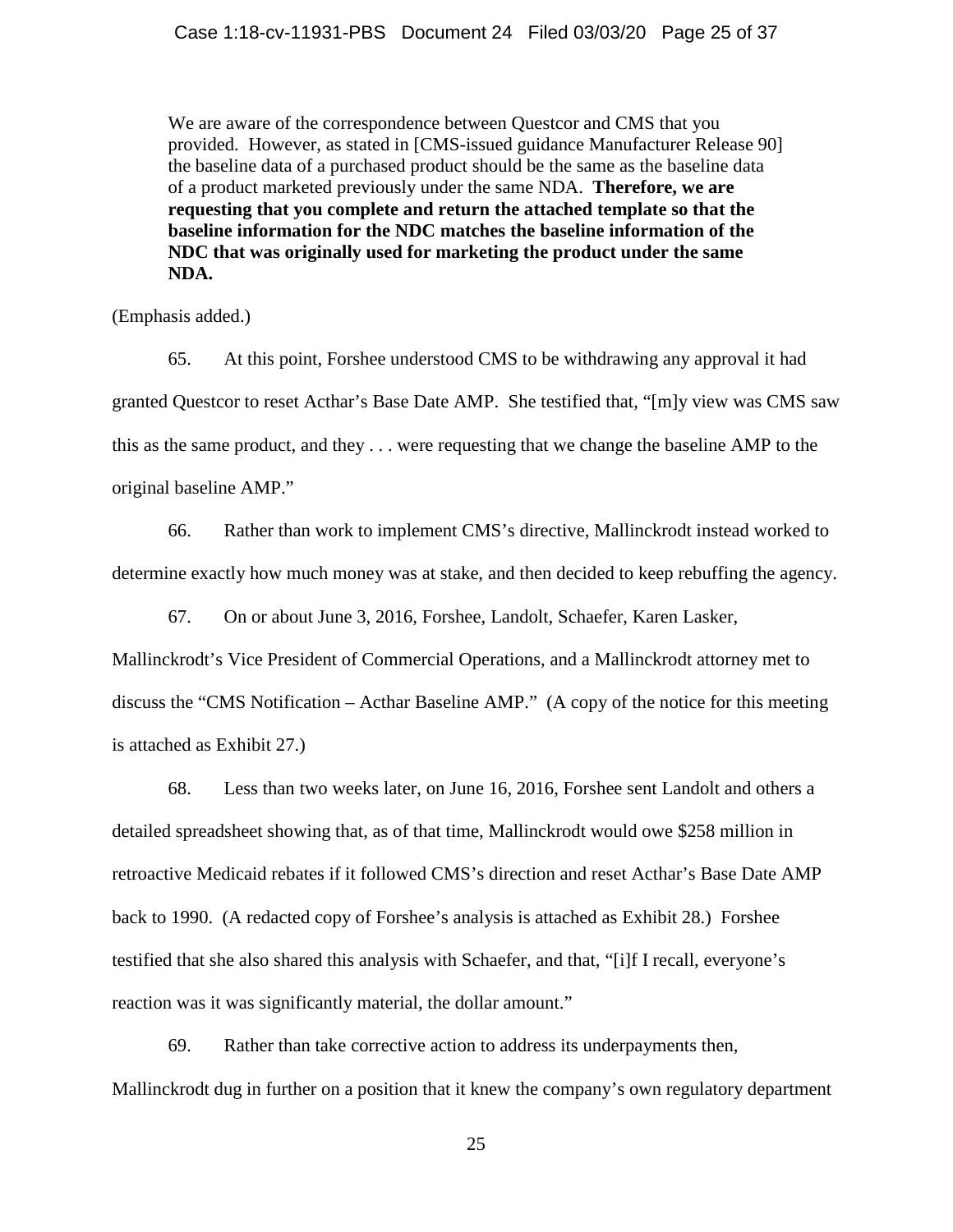## Case 1:18-cv-11931-PBS Document 24 Filed 03/03/20 Page 26 of 37

did not support. Attempting to avoid a reversion of Acthar's Base Date AMP that would take away the financial windfall the company had enjoyed over the past several years, Mallinckrodt continued to press the notion that there were two different Acthars, marketed pursuant to different NDAs. On July 6, 2016, in an e-mail to CMS from Forshee's account, Mallinckrodt wrote:

In the April 13, 2016 letter, CMS also stated that it believed that it was potentially incorrect to have listed the product as "ha[ving] NDA 022432 as its FDA application number." We have gone back and confirmed that this was, in fact, the correct FDA assigned application number for the approval of the product that was discussed in the CMS letter of August 6, 2012 and that CMS cited in determining that "[w]e have reviewed your request and agree that Acthar Gel is eligible for a new based date AMP."

The e-mail added that Mallinckrodt would continue to review CMS's correspondence and "will

offer additional thoughts . . . at a later date when we have completed our work."

70. On July 29, 2016, Mallinckrodt wrote to CMS again via Forshee's account and

advised that the company had "clarified the preexisting FDA Online Label Repository listing to

list NDA 022432, consistent with CMS' letter and analysis dated August 6, 2012."

71. In her testimony, Forshee acknowledged the inconsistency between the

company's internal view and what it communicated to CMS:

[R]egulatory is, you know, saying that, no, there's going to be one approval application number, and then finance is saying, well, you know, there's multiple application numbers and multiple approvals, therefore, we should have a new NDC and new baseline AMP.

72. At this time, Mallinckrodt took no steps to correct Acthar's Base Date AMP in the

DDR going forward, or to repay the \$258 million in Medicaid rebate underpayments that it knew

it had accrued. Instead, Mallinckrodt continued to play for time, not communicating with the

agency at all on this issue until CMS warned the company again in 2017.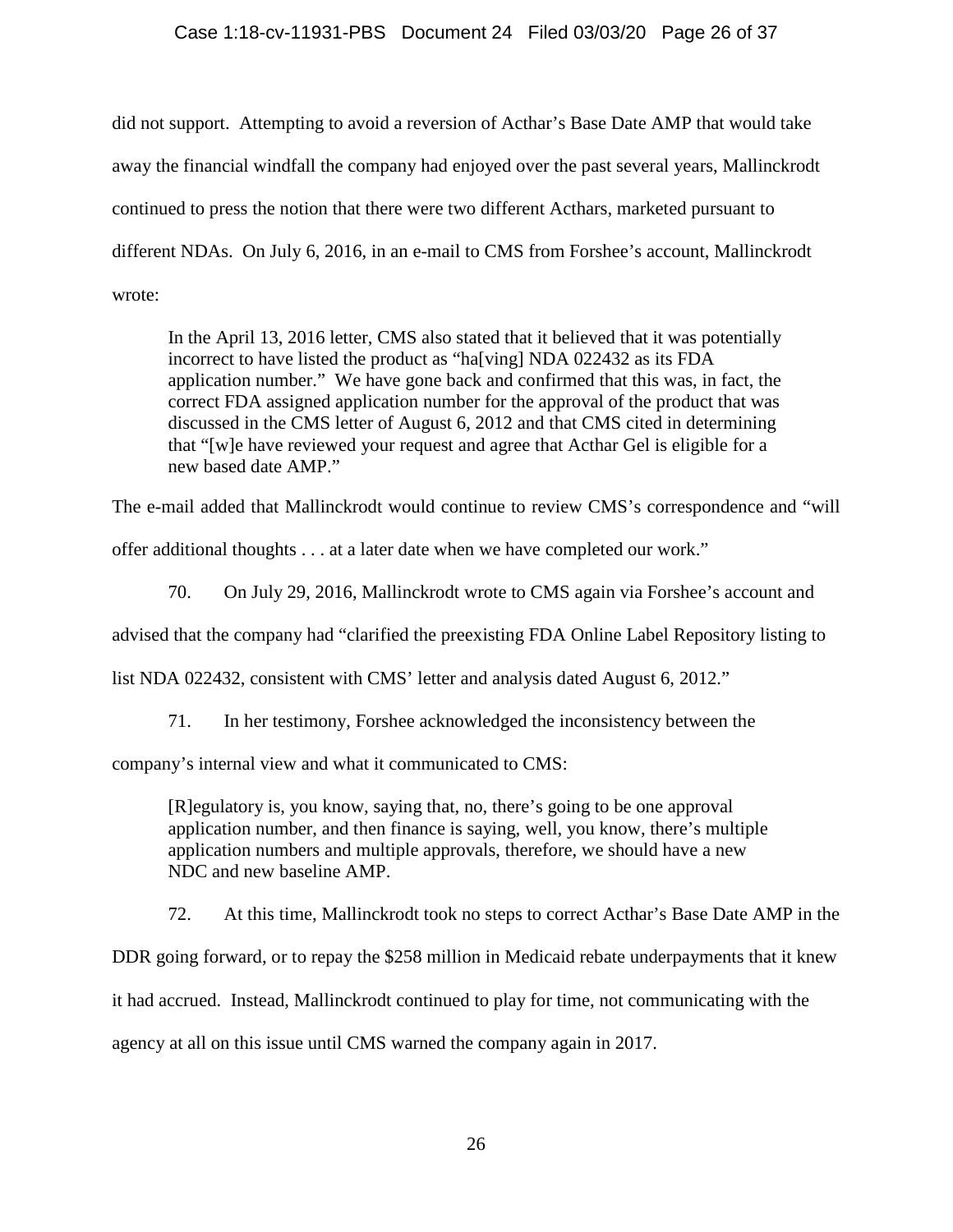# **III. CMS WARNED MALLINCKRODT AGAIN IN 2017.**

73. On March 20, 2017, with Mallinckrodt still having taken no action to comply with

the agency's April 2016 directive to reset Acthar's Base Date AMP back to 1990, CMS sent

Mallinckrodt another e-mail reiterating that the 2010 NDA tracking number did not provide any

basis to use a 2013 Base Date AMP for Acthar. Specifically, CMS wrote:

Thank you for your emails on July 6, 2016 and July 29, 2016. We understand and agree that the new indication for Acthar was approved under NDA 022432. We also note that the SPL information submitted to FDA by the manufacturer currently reflects NDA 022432. However FDA has confirmed that **NDA 022432**, a type-6 NDA, was **created for administrative purposes** because an FDA division other than the division responsible for NDA 008372 was reviewing the application for the new indication. FDA has informed us that type-6 NDAs are administratively closed upon approval. **Therefore, it is our understanding that the marketing of the drug has always been under the auspices of NDA 008372, regardless of the administratively assigned NDA 022432, which was only for the purpose of FDA approval of the new indication, but not for the approval and marketing of the drug itself.**

The baseline information for a drug that was approved prior to the effective date of section 1927 of the Social Security Act is established using the data of the drug as of 9/30/1990. **It is our understanding that NDA 008372 for Acthar was approved on April 29, 1952, therefore, the baseline data for the drug that is marketed under that NDA would be based on data from 9/30/1990 as the approval of NDA 022432 in 2010 was not for approval of a new drug.**

(Emphasis added.)

74. Mallinckrodt again refused to take corrective action. Instead, on April 14, 2017,

again via Forshee's e-mail account, it responded that it believed the "agency's conclusion was correct in 2012 and remains correct now" because "NDA 022432 represented a very significant set of events," including adding the infantile spasms indication and removing other indications from the label. Mallinckrodt further disputed the relevance of the FDA's treatment of NDA 022432 as a "type-6 NDA" because "[t]he plain language of the Medicaid drug rebate statute speaks directly to the importance of an approval of an NDA; it is irrelevant under the statute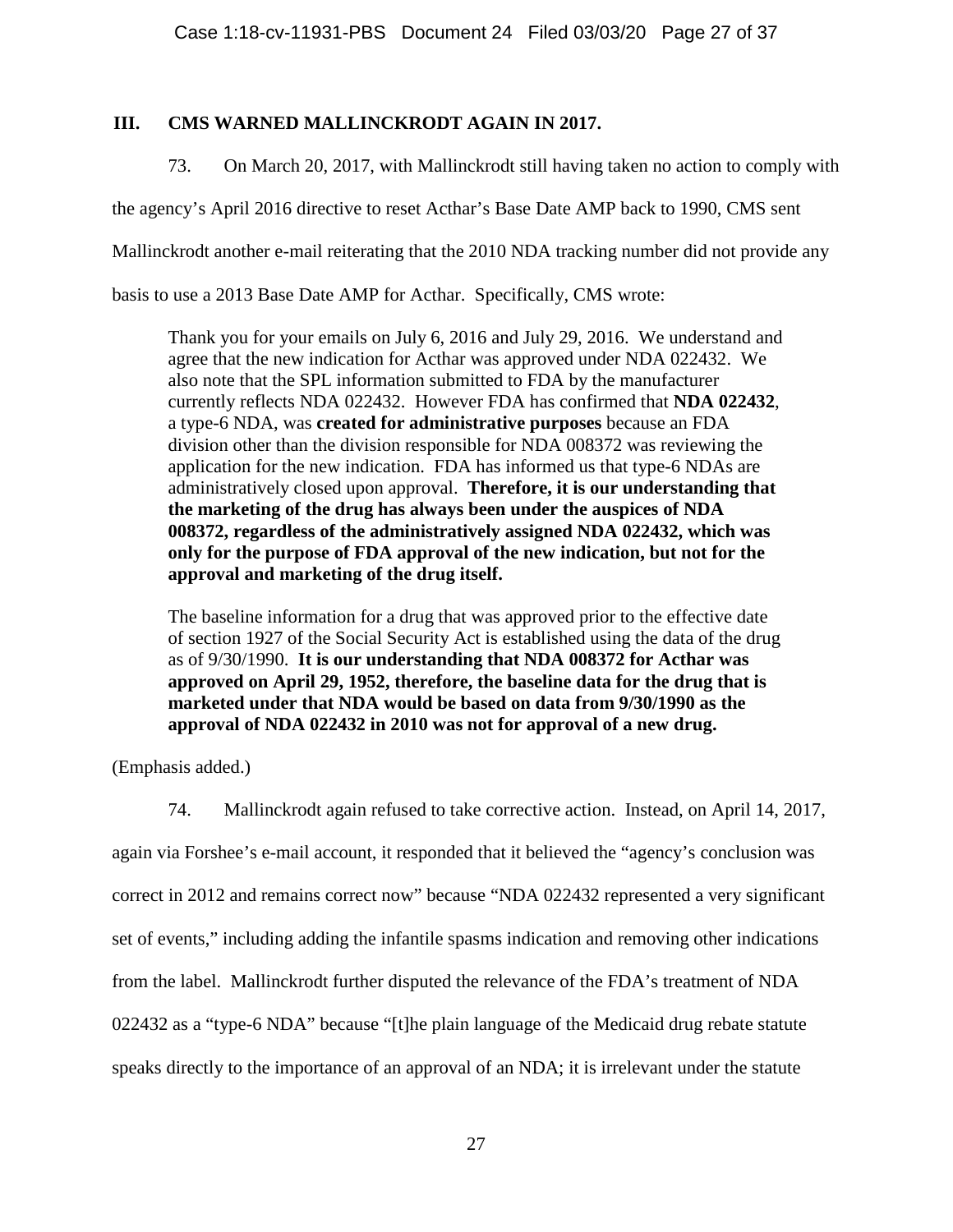## Case 1:18-cv-11931-PBS Document 24 Filed 03/03/20 Page 28 of 37

whether an NDA was a 'type 6." Mallinckrodt concluded by again stating that it would "continue to review your email" and "may have some additional thoughts to share with you as part of this ongoing dialogue."

75. Although Mallinckrodt's April 2017 e-mail to CMS suggested that the company might follow up with "additional thoughts," it did not. Again, Mallinckrodt chose to wait and refused to implement any corrective action, knowing full well that it continued to underpay Acthar Medicaid rebates and that its \$258 million underpayment as of the first quarter of 2016 had continued to grow.

76. Meanwhile, Mallinckrodt well understood that it was acting contrary to the clear warnings of the agency.

77. For example, in a March 2018 slide deck that Lynn Buhl, Mallinckrodt's interim Manager of Government Reporting, prepared for Schaefer to present to the Mallinckrodt board's audit committee, Buhl wrote that, although Questcor initially had received approval from CMS to change Acthar's Base Date AMP, "CMS later retracted its approval and said Acthar had to revert to the Base AMP established in 1990." (A copy of this slide deck is attached as Exhibit 29.) The presentation noted that complying with the CMS directive would create "liability [that] would be retroactive to 2010 through current, and would be in the hundreds of millions of dollars." The same language appeared in several iterations of similar company presentations throughout the remainder of 2018.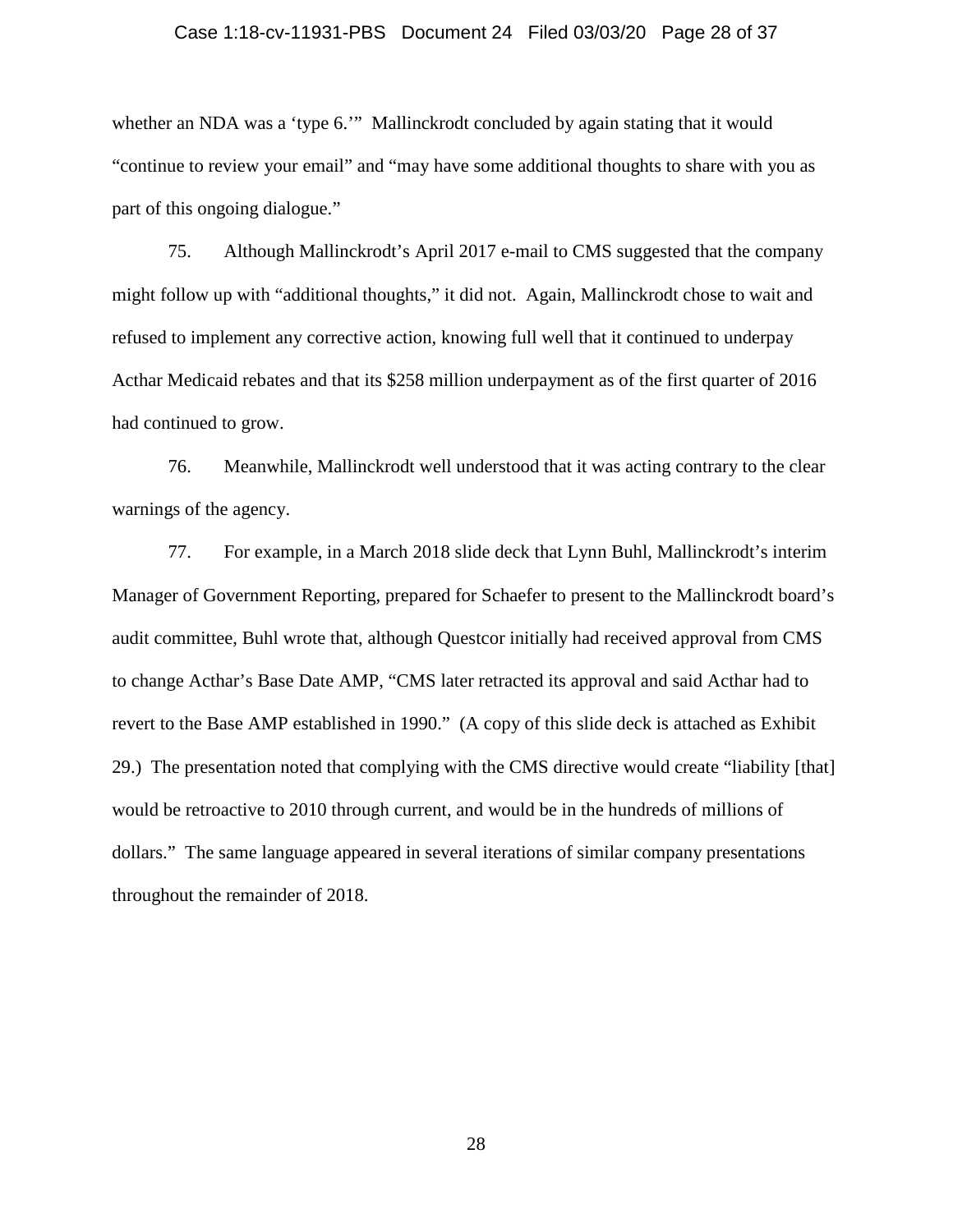## **IV. CMS WARNED MALLINCKRODT AGAIN IN 2018.**

78. On November 6, 2018, with Mallinckrodt continuing to defy the agency's warnings, CMS sent the company a letter demanding that the company change Acthar's Base Date AMP. (A copy of CMS's letter is attached as Exhibit 30.) The letter warned Mallinckrodt that, if it did not comply within 30 days, the agency would lock the company out of the DDR system:

**On April 13, 2016 and March 20, 2017 CMS informed Mallinckrodt LLC that it was reporting incorrect base Average Manufacturer Price (base AMP) information and an incorrect FDA application number in the Drug Data Reporting for Medicaid (DDR) system**. This is a notice that Mallinckrodt LLC has not taken action to date to correct this information and must do so within 30 days of receiving this notice and notify CMS of its action, otherwise CMS will identify the following national drug code (NDC) as "out of compliance" in the DDR system as of December 17, 2018.

(Emphasis added.) The letter further advised that Mallinckrodt was responsible for re-paying the state Medicaid programs the amounts the company previously had underpaid on Acthar rebates: "Mallinckrodt will be responsible for adjusting previous payments to the states using the Prior Quarter Adjustment Statement. . . [and] such changes would be applicable for every quarter for which the base date AMP should have been established based on a market date of 9/30/1990 and not 1/7/2013."

79. Even after receiving CMS's November 2018 letter, Mallinckrodt took no

corrective action and continued to avoid its obligation to pay Medicaid the proper rebate amounts for Acthar. In a letter to CMS dated November 12, 2018, Mallinckrodt recounted the company's prior arguments and concluded by requesting "additional time to engage with the Agency on this important issue." (A copy of this letter is attached as Exhibit 31.)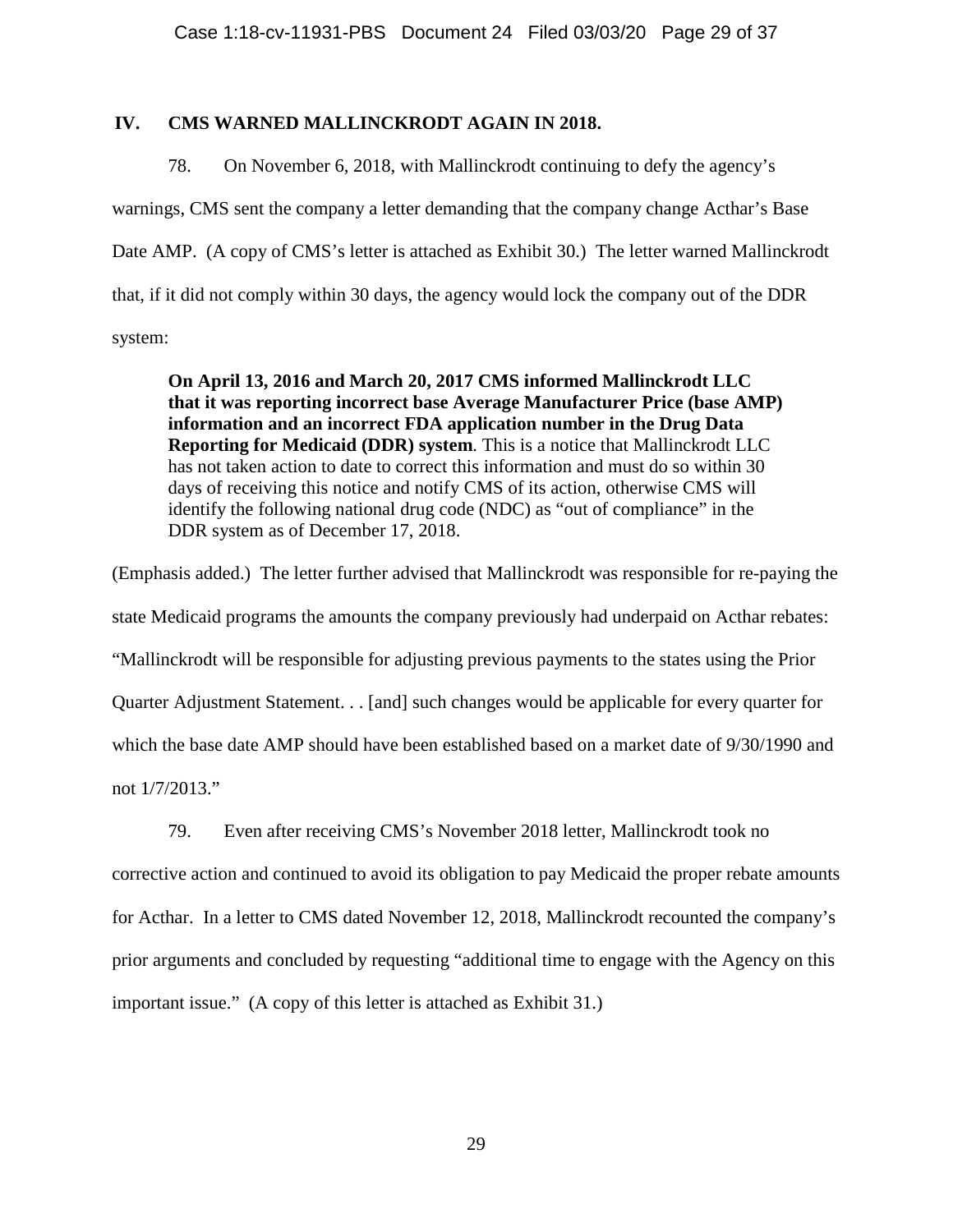### Case 1:18-cv-11931-PBS Document 24 Filed 03/03/20 Page 30 of 37

80. In the meantime, on January 18, 2019, the Department of Justice, having received the instant *qui tam* action, sent Mallinckrodt a Civil Investigative Demand for documents concerning Acthar's Base Date AMP.

## **V. CMS WARNED MALLINCKRODT AGAIN IN 2019.**

81. CMS ultimately agreed to an in-person meeting with Mallinckrodt, but that did not take place until March 7, 2019, after the company requested a postponement of the originally-scheduled date.

82. Shortly after the meeting, on March 11, 2019, Mallinckrodt's attorney sent CMS an e-mail advising that the company intended to seek a further meeting with senior CMS officials and requesting that the agency "hold off on any enforcement action with respect to this matter until we have had an opportunity to present our concerns to the Deputy Administrator and to [the HHS Office of General Counsel]." (A copy of this e-mail is attached as Exhibit 32.)

83. The next day, on March 12, 2019, CMS sent Mallinckrodt a letter reiterating that Acthar's Base Date AMP must be the price of the drug in 1990, that the NDA tracking number FDA used for the 2010 supplemental approval did not provide a basis to change the Base Date AMP, and that Mallinckrodt had been underpaying Medicaid rebates on Acthar:

**As we have said in our prior communications of April 13, 2016, June 2, 2016, and March 20, 2017, and as we reiterated at the March 7th meeting, the base date AMP of H.P. Acthar Gel should reflect the base date AMP for the drug that was first produced or distributed under new drug application (NDA) 008372.** Because H.P. Acthar gel is currently, and always has been, produced or distributed under NDA 008372, the base date AMP Mallinckrodt is reporting to the Drug Data Reporting for Medicaid (DDR) system does not reflect the appropriate base date AMP, and **Mallinckrodt has been underpaying Medicaid rebates for H.P. Acthar Gel.**

(A copy of this letter is attached as Exhibit 33.) (Emphasis added.)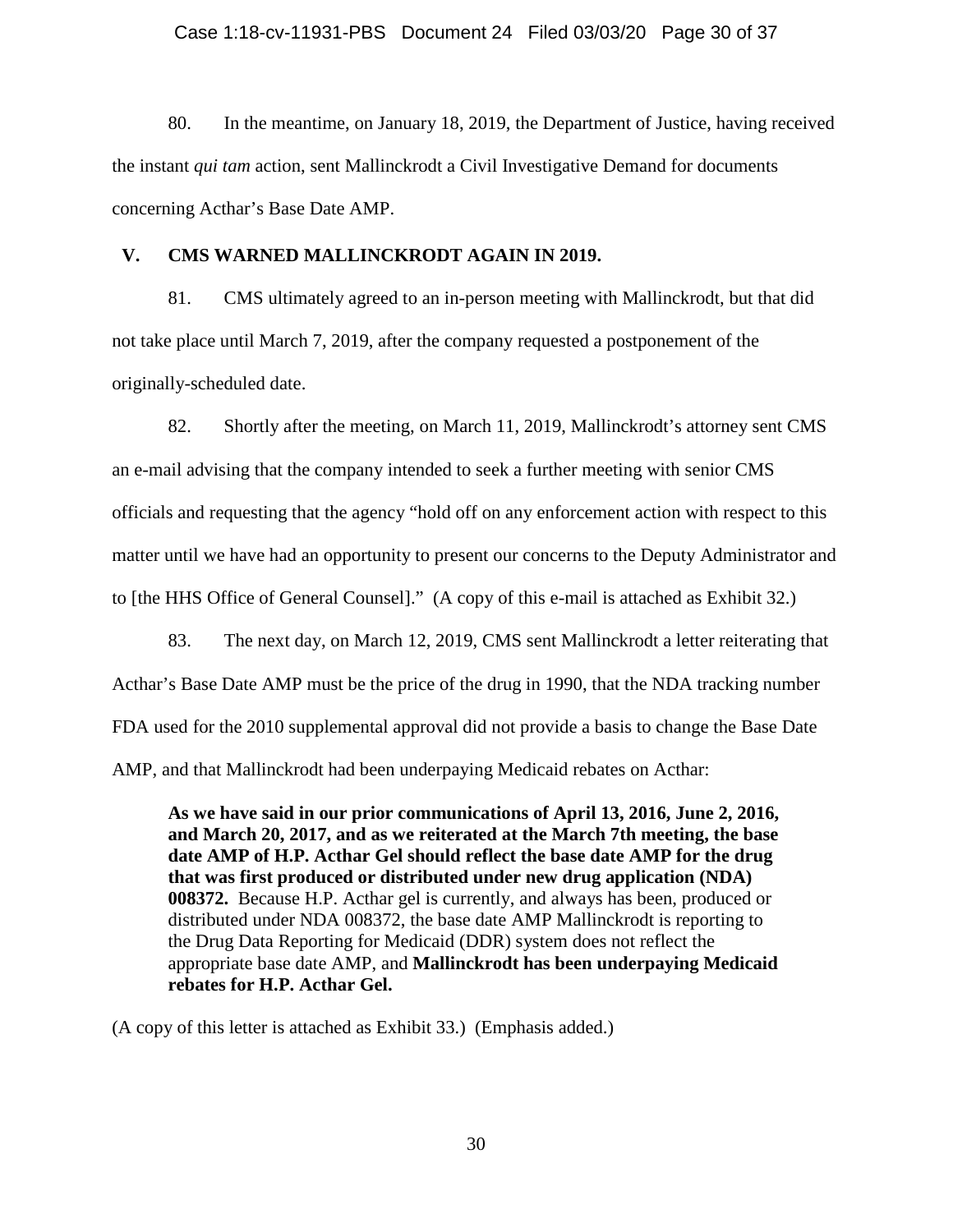## Case 1:18-cv-11931-PBS Document 24 Filed 03/03/20 Page 31 of 37

84. Mallinckrodt still took no corrective action. Instead, it contacted the general counsel of HHS to seek another meeting. On March 27, 2019, the HHS general counsel responded to Mallinckrodt that "the April 13, 2016 letter from CMS to Mallinckrodt constituted CMS' final decision on the relevant issue." Under these circumstances, the general counsel wrote, "any meeting with me would not and could not be productive."

85. On April 12, 2019, Mallinckrodt's general counsel wrote to CMS offering to

change Acthar's Base Date AMP back to 1990 on a prospective basis only. As consideration for

this offer, Mallinckrodt sought an acknowledgment from CMS that "Mallinckrodt's use of

Acthar's post-2012 base date AMP was appropriate." CMS declined this proposal.

86. On May 10, 2019, the agency sent Mallinckrodt a letter giving the company 14 days to correct Acthar's Base Date AMP to the 1990 price:

**As we noted in our latest March 12, 2019 letter to Mallinckrodt, the current base date AMP that you are reporting to the Drug Data Reporting (DDR) for Medicaid system does not reflect the appropriate base date AMP for H.P. Acthar Gel.** In that letter, we provided you with a template that we asked you to return to us so we can make the change in DDR so Mallinckrodt can report the appropriate base date AMP and ensure the appropriate rebate payments. To date, the company has not returned the template.

. . .

As we have discussed, the April 13, 2016 letter sent to the Mallinckrodt regarding this issue constituted the agency's final decision on this issue, and any further discussions regarding this issue would not be productive. **Accordingly, we are not entertaining the proposal included in your April 12, 2019 correspondence and reiterate that you must take action within 14 days to submit the corrected information.**

(A copy of this letter is attached as Exhibit 34.) (Emphasis added.)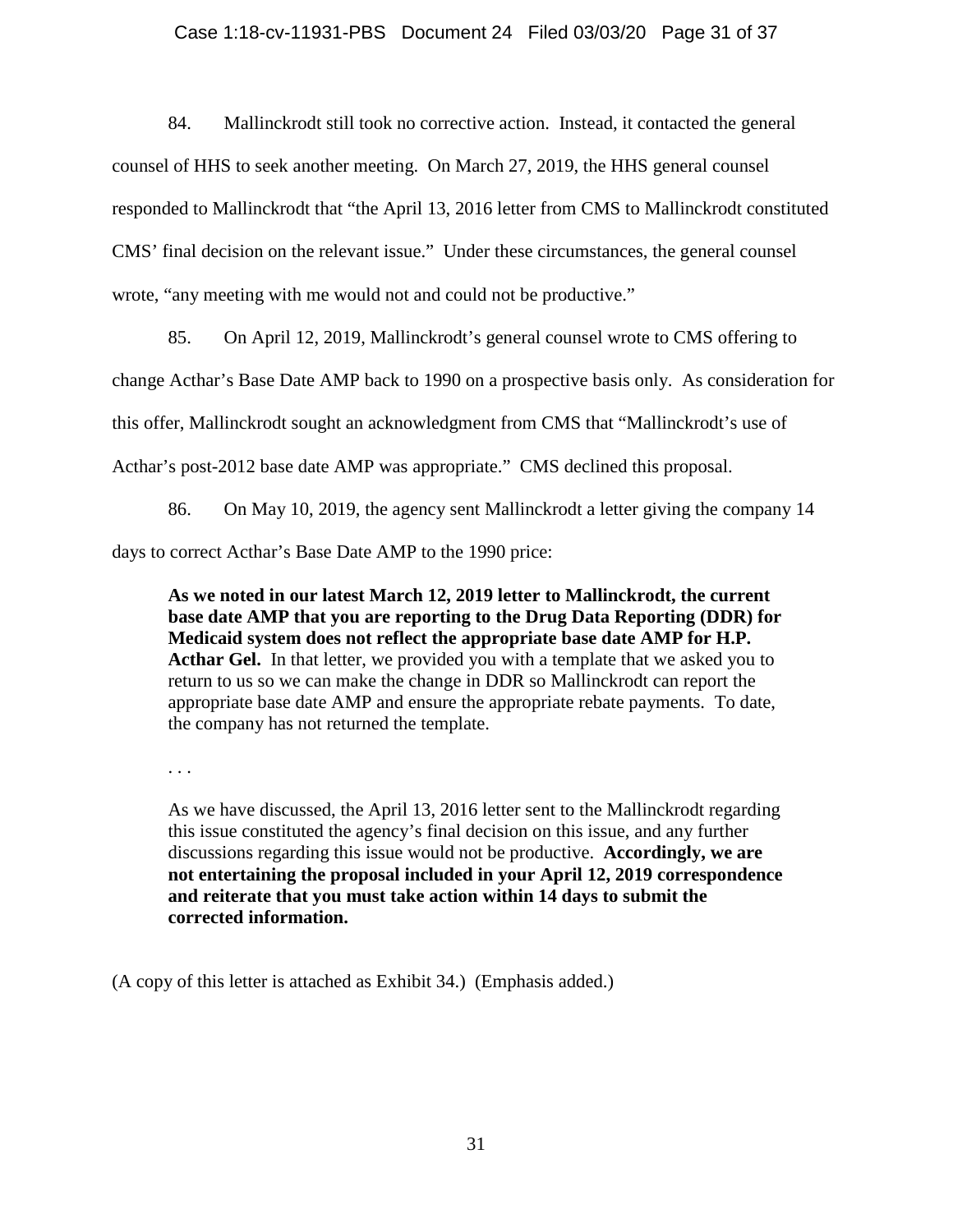#### Case 1:18-cv-11931-PBS Document 24 Filed 03/03/20 Page 32 of 37

87. To date, Mallinckrodt has not corrected its reporting of Acthar's Base Date AMP, and the company continues to pay Medicaid rebates on Acthar without any consideration for the extraordinary increases in the drug's price prior to 2013.

88. On May 20, 2019, instead of paying the rebates it owed, Mallinckrodt filed a lawsuit in the United States District Court for the District of Columbia seeking to enjoin CMS from taking any action to enforce its determination that Acthar has a 1990 Base Date AMP. In filing that lawsuit, Mallinckrodt did not disclose that its conduct was already the subject of a Department of Justice investigation or that its own regulatory department agreed with CMS in 2016.

## **VI. MALLINCKRODT'S FRAUD SCHEME HAS CAUSED DAMAGE TO THE GOVERNMENT EVERY QUARTER SINCE JANUARY 1, 2013.**

89. Mallinckrodt's conduct has caused significant financial harm to the government.

90. For each quarter since January 1, 2013, Mallinckrodt has received Acthar utilization data from the states and paid Medicaid rebates to them, but has paid an artificially low "additional rebate" calculated using a 2013 Base Date AMP rather than a 1990 Base Date AMP for Acthar.

91. Due to the significant price increases on Acthar since 1990, the statute required Mallinckrodt to pay Medicaid rebates based upon a URA equaling 100 percent of Acthar's AMP every quarter. Instead, and because Mallinckrodt paid rebates based upon a 2013 Base Date AMP (which ignores all price increases prior to 2013), Mallinckrodt paid rebates based upon a much lower URA.

92. Accordingly, for every unit of Acthar reimbursed by Medicaid, Mallinckrodt significantly underpaid its rebate obligation to Medicaid for that unit. Because Acthar's price is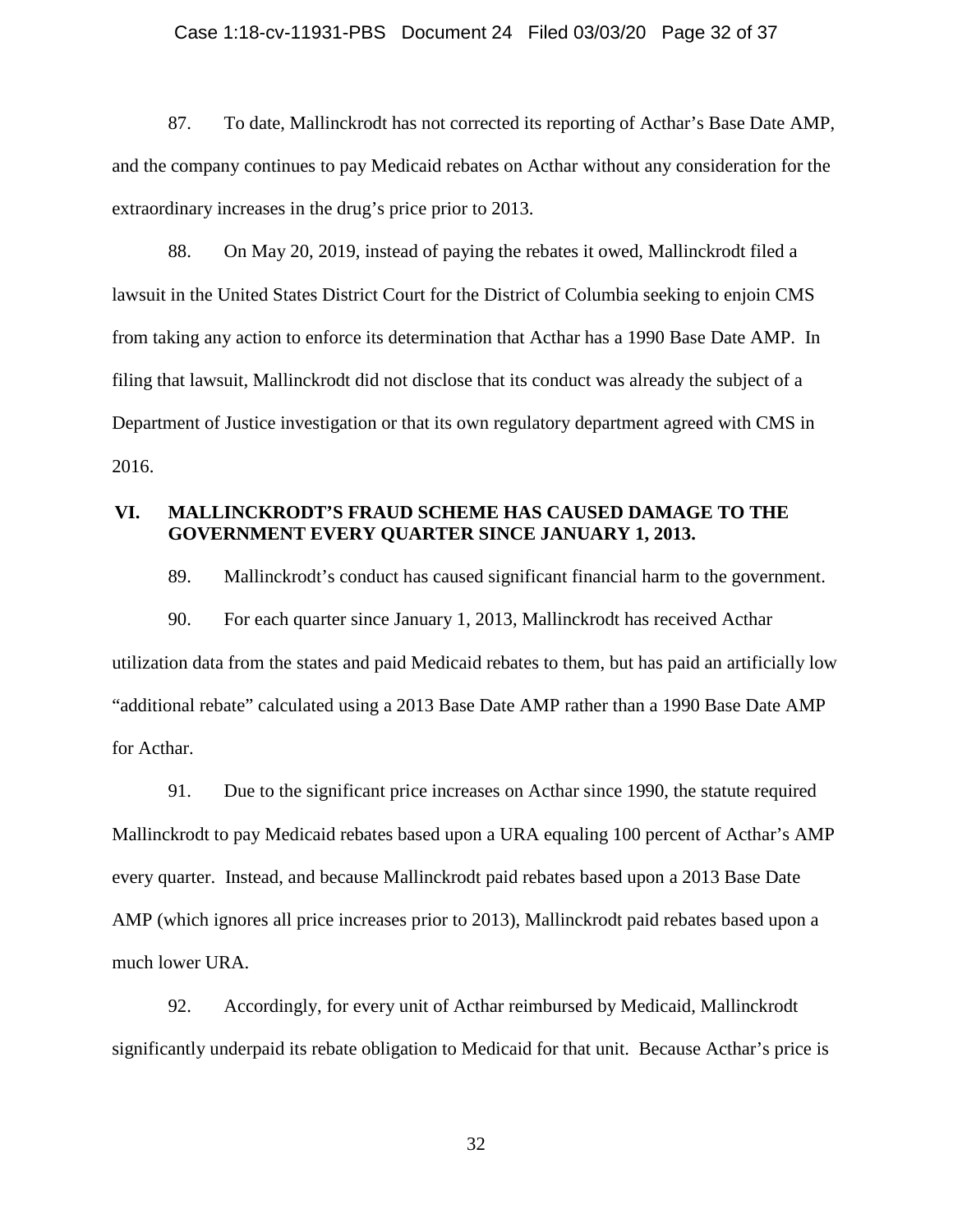#### Case 1:18-cv-11931-PBS Document 24 Filed 03/03/20 Page 33 of 37

so high, and because Medicaid has reimbursed many units of Acthar, Mallinckrodt has avoided hundreds of millions of dollars in rebates in this manner.

93. Mallinckrodt's failure to pay the correct rebate amount caused the states to incur greater costs to operate their Medicaid programs. Because the federal government funds 50 or more percent of the costs incurred by each state's Medicaid program, Mallinckrodt's conduct has harmed the federal government. In particular, by failing to pay rebates that would lower state Medicaid programs' net costs for Acthar, Mallinckrodt also caused the federal government to pay more for the drug, by paying an FMAP percentage of inflated Medicaid costs for the drug.

## **COUNT I (False Claims Act: Reverse False Claims) (31 U.S.C. § 3729(a)(1)(G))**

94. The United States re-alleges and incorporates by reference all paragraphs of this complaint set out above as if fully set forth herein.

95. For each unit of Acthar that a state Medicaid program purchases, Mallinckrodt has an obligation under the Rebate Statute, 42 U.S.C. § 1396r-8, to pay quarterly rebates using Acthar's 1990 price as its Base Date AMP. For every quarter since 2013, Mallinckrodt has improperly avoided and decreased this obligation by paying a much lower rebate amount, using Acthar's 2013 price as its Base Date AMP instead. In this manner, Mallinckrodt has avoided and decreased its total Medicaid rebate obligation by hundreds of millions of dollars.

96. Since no later than April 2016, Mallinckrodt has known that it paid these lower rebates in defiance of requests for corrective action by CMS. Mallinckrodt understood that CMS's requested corrective action meant using the 1990 Base Date AMP going forward and repaying amounts previously underpaid. Mallinckrodt also contemporaneously calculated the amount of rebates it had already avoided (from 2013 through April 2016) and the percentage of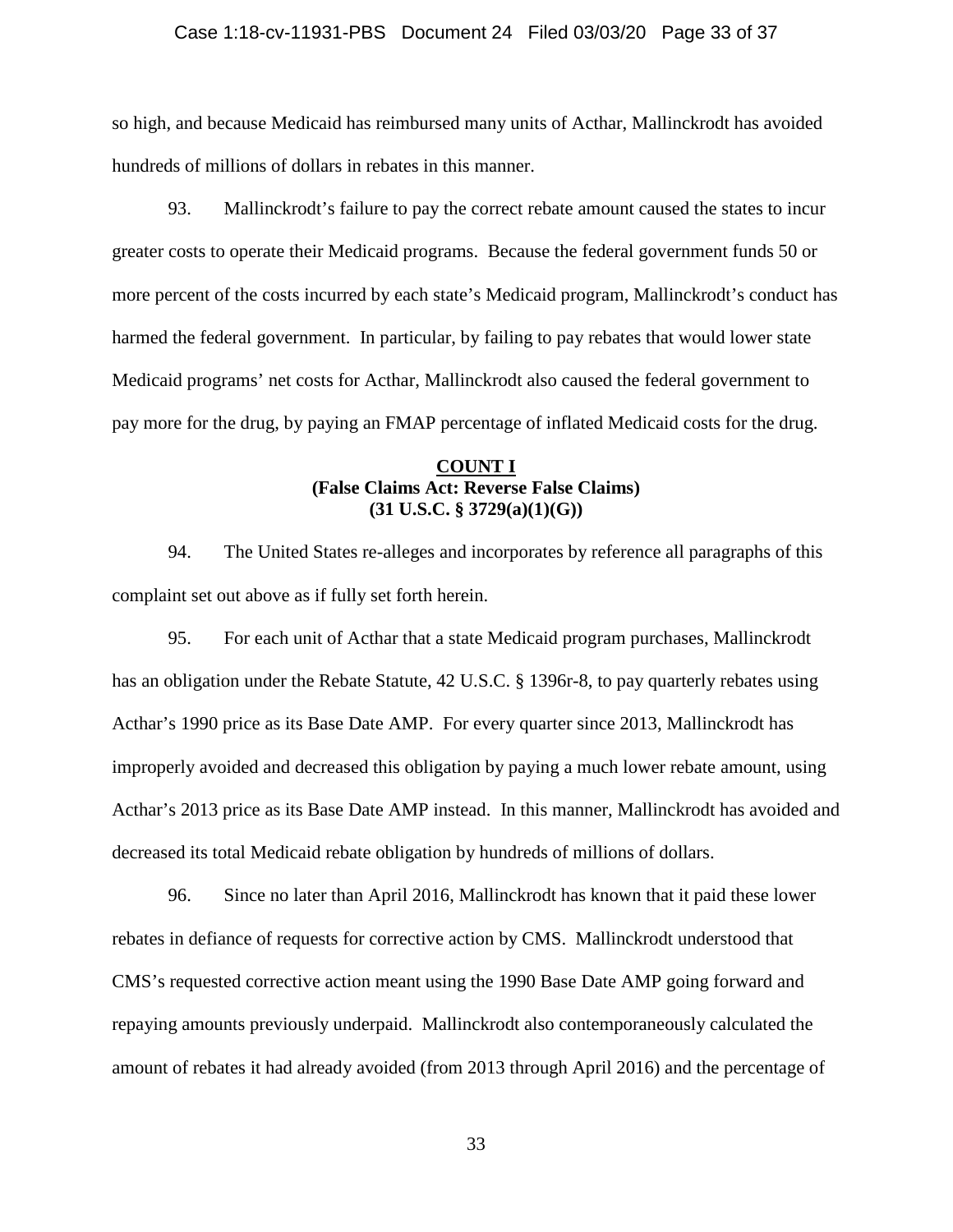## Case 1:18-cv-11931-PBS Document 24 Filed 03/03/20 Page 34 of 37

rebates it would avoid going forward, if it refused to take the corrective action CMS warned it to take. To date, Mallinckrodt has taken no such corrective action and knowingly and improperly continues to avoid and decrease its rebate obligation to Medicaid.

97. Mallinckrodt also refuses to report the 1990 Base Date AMP for Acthar in the Medicaid DDR system. Mallinckrodt knows that, if it did so, the state Medicaid program invoices it receives each quarter would seek payment for much larger current rebate amounts and for reimbursement of all prior underpayments resulting from Mallinckrodt's use of a 2013 Base Date AMP for Acthar. Although Mallinckrodt has an independent obligation under the Rebate Statute to pay the proper rebate amount, Mallinckrodt's refusal to update the DDR system further facilitates its improper avoidance and decreasing of that obligation.

98. The state Medicaid programs are jointly funded by the United States and the states. As a result of Mallinckrodt's knowing and improper failure to pay the correct amount of Medicaid rebates for Acthar, the United States and the states have incurred significant financial losses.

99. By virtue of Mallinckrodt's conduct, the United States has suffered actual damages and is entitled to recover treble damages plus a civil monetary penalty for each instance of unlawful conduct.

## **COUNT II (False Claims Act: Conversion) (31 U.S.C. § 3729(a)(1)(D)**

100. The United States re-alleges and incorporates by reference all paragraphs of this complaint set out above as if fully set forth herein.

101. By using a 2013 Base Date AMP instead of a 1990 Base Date AMP and thereby underpaying Medicaid rebates for Acthar, Mallinckrodt has retained possession, custody, or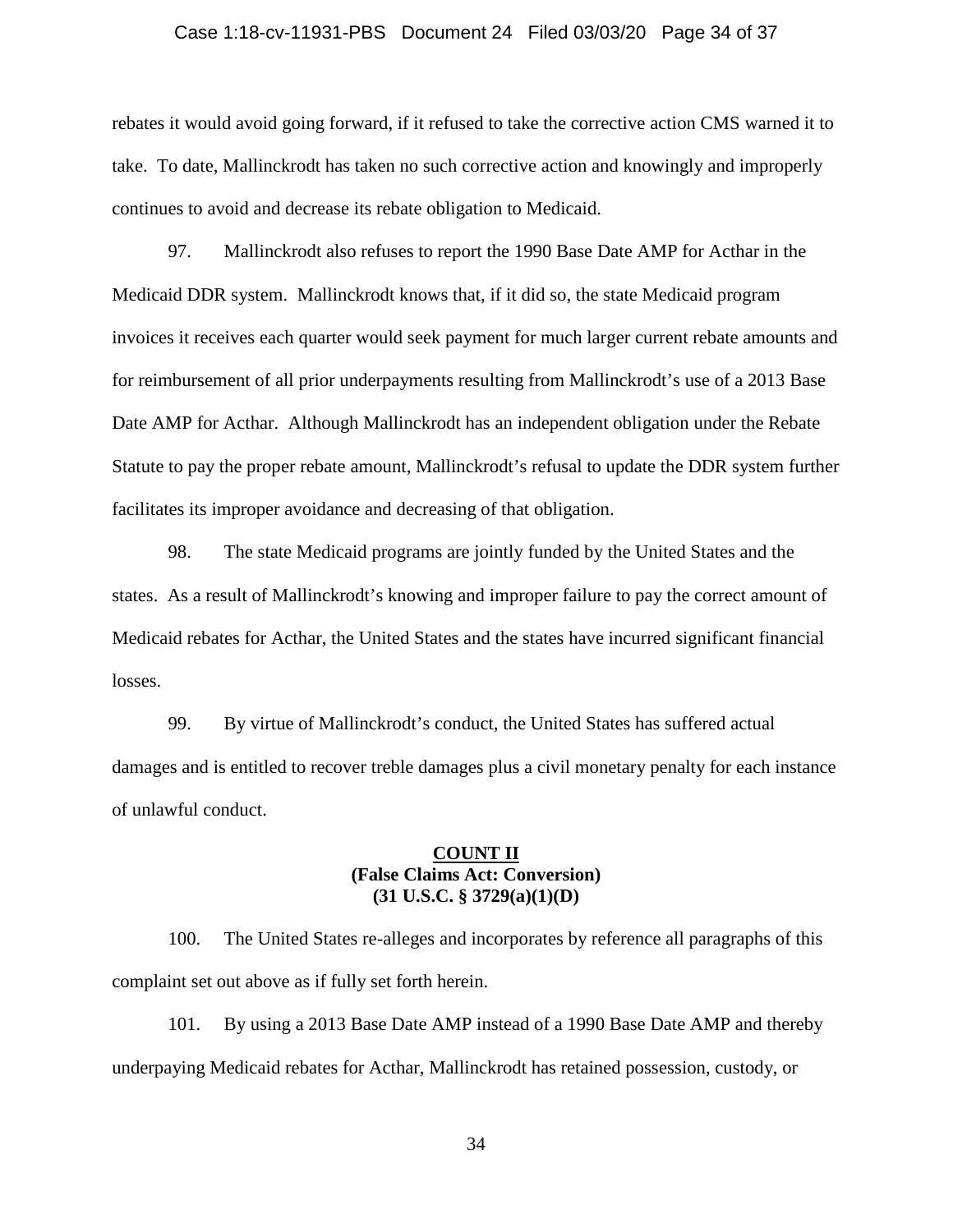#### Case 1:18-cv-11931-PBS Document 24 Filed 03/03/20 Page 35 of 37

control of property or money used, or to be used, by the government. In particular, Mallinckrodt has retained for itself hundreds of millions of dollars that it should have paid in rebates to Medicaid. Medicaid rebates offset the overall costs of state Medicaid programs. The federal government funds at least 50 percent of each state program's overall cost pursuant to the applicable FMAP percentage.

102. Since no later than April 2016, Mallinckrodt has knowingly possessed such money used, or to be used, by the government, and also knowingly delivered and caused to be delivered less than all of this money or property, in the form of unpaid Medicaid rebate amounts from 2013 forward for Acthar, to the government.

103. Since no later than April 2016, Mallinckrodt knew that it delivered and caused to be delivered less than the full rebate amount due for Acthar for the rebate periods from 2013 onward. Mallinckrodt understood that CMS's requested corrective action meant using Acthar's 1990 Base Date AMP going forward and repaying amounts previously underpaid. Mallinckrodt also contemporaneously calculated the amount of rebates it had already avoided (from 2013 through April 2016) and the percentage of rebates it would avoid going forward, if it refused to take the corrective action CMS warned it to take. To date, Mallinckrodt has taken no such corrective action and continues to deliver or cause to be delivered less than all of the Medicaid rebates it owes for Acthar.

104. Mallinckrodt also refuses to report the 1990 Base Date AMP for Acthar in the Medicaid DDR system. Mallinckrodt knows that, if it did so, the state Medicaid program invoices it receives each quarter would seek payment for much larger current rebate amounts and for reimbursement of all prior underpayments resulting from Mallinckrodt's use of a 2013 Base Date AMP for Acthar. Although Mallinckrodt has an independent obligation under the Rebate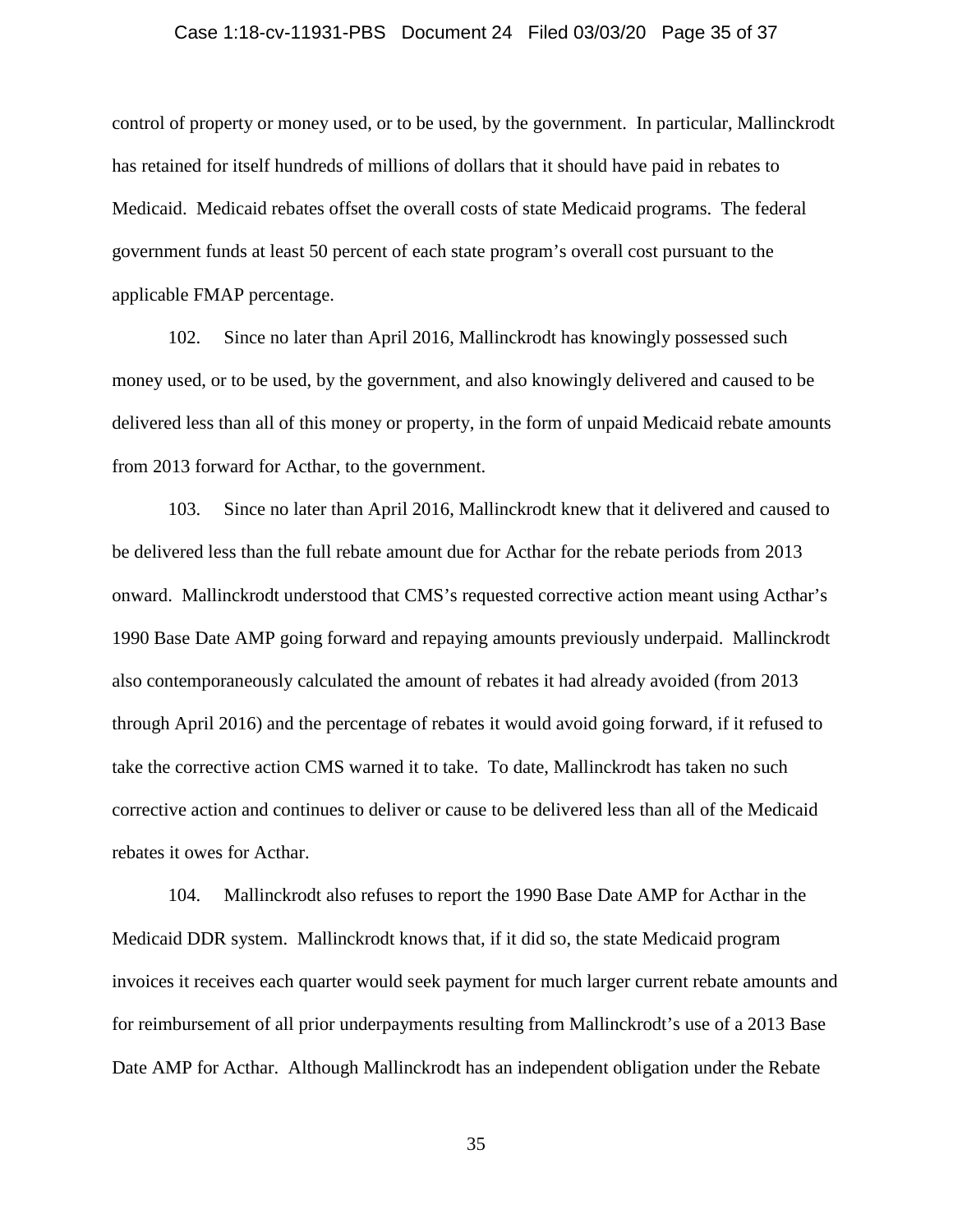## Case 1:18-cv-11931-PBS Document 24 Filed 03/03/20 Page 36 of 37

Statute to pay the proper rebate amounts, Mallinckrodt's refusal to update the DDR system further causes the company to deliver less than the proper rebate amounts to Medicaid.

## **COUNT III (Unjust Enrichment)**

105. The United States re-alleges and incorporates by reference all paragraphs of this complaint set out above as if fully set forth herein.

106. If Mallinckrodt had not used the incorrect Base Date AMP for Acthar since January 1, 2013, Mallinckrodt would have been required to pay substantially larger rebates to the states, and the United States consequently would have made smaller payments to the states. By retaining monies that were actually owed to the states under the MDRP, Mallinckrodt retained money that was the property of the Medicaid programs and to which it was not entitled.

107. Mallinckrodt has been unjustly enriched by retaining the use and enjoyment of the monies that it should have paid to the states pursuant to the MDRP had it used use the correct Base Date AMP to calculate the amount of Medicaid rebates it owed for Acthar.

### **PRAYER FOR RELIEF**

WHEREFORE, plaintiff, the United States, requests that judgment be entered in its favor as follows:

- I. On Count I under the False Claims Act against Mallinckrodt, for the amount of the United States' damages to be established at trial, trebled as required by law, and such civil penalties as are authorized by law, and all such further relief the Court deems just and proper.
- II. On Count II under the False Claims Act against Mallinckrodt, for the amount of the United States' damages to be established at trial, trebled as